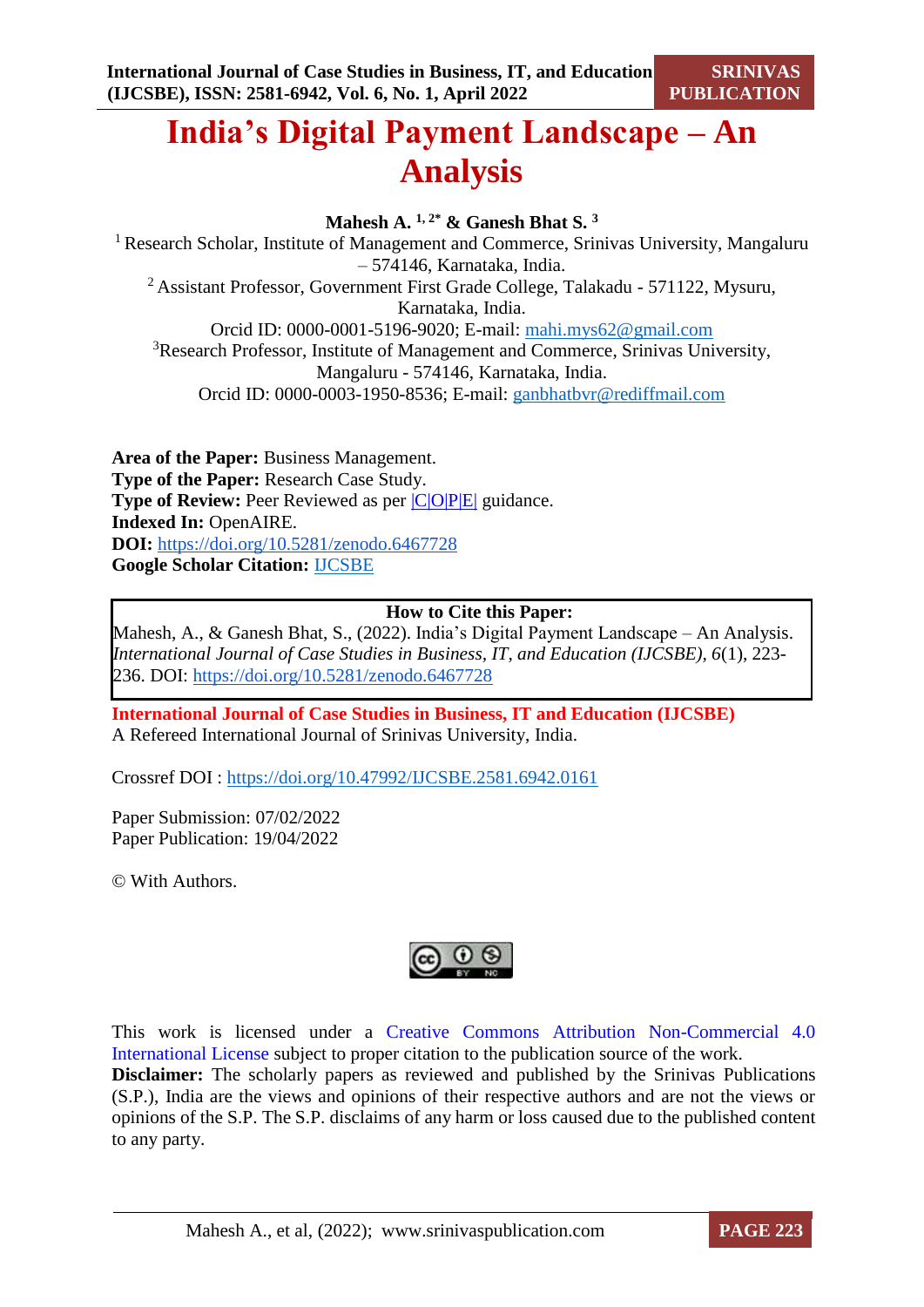## **India's Digital Payment Landscape – An Analysis**

**Mahesh A. 1, 2\* & Ganesh Bhat S. <sup>3</sup>**

<sup>1</sup> Research Scholar, Institute of Management and Commerce, Srinivas University, Mangaluru – 574146, Karnataka, India.

<sup>2</sup>Assistant Professor, Government First Grade College, Talakadu - 571122, Mysuru, Karnataka, India.

Orcid ID: 0000-0001-5196-9020; E-mail: [mahi.mys62@gmail.com](mailto:mahi.mys62@gmail.com)

<sup>3</sup>Research Professor, Institute of Management and Commerce, Srinivas University, Mangaluru - 574146, Karnataka, India.

Orcid ID: 0000-0003-1950-8536; E-mail: ganbhatbvr@rediffmail.com

ponding Author Contact Number - +91 8904268679

### **ABSTRACT**

**Purpose:** *The Indian payments sector is undergoing far reaching changes, with digital payments capturing a sizable slice of the cake in recent years. The changes began from a fully cash economy to a less-paper-currency system. The Reserve Bank of India and its nodal agencies are working hard to make the digital India goal, a reality. Nearly one billion cards and more than two billion Prepaid Payment Instruments (PPI) such as online wallets, mobile applications, e-wallets, and digital payment modalities have pushed India into one of the world's fastest growing and largest digital payment ecosystem. In fact, an exponential increase in internet infrastructure boosted e-commerce. Unified Payment Interface, popularly known as UPI, is regarded as a revolutionary payment solution in the market for facilitating retail digital payments. The main objective of this paper is to identify innovations in India's digital payment landscape in a phased manner. While doing so, it also analyses the payment facilitating industry by applying PESTEL model to identify political, economic, technological, environmental and legal factors.*

**Design/Methodology/Approach:** *This study examines India's digital payment landscape in terms of its gradual progress. Using the PESTEL model, it also analyses external factors that contribute to a less cash economy. Secondary sources were used to gather data for the study, which included reports, circulars, rules, and statements made by the Reserve Bank of India and other relevant organisations.*

**Findings/Results:** *According to the study, India's digital payment segment has seen tremendous success since the implementation of UPI by the National Payment Corporation of India (NPCI) in 2016. The government's Direct Benefit Transfer (DBT) programme enabled the country to achieve financial inclusion of all citizens having access to banking services. Government legislation, regulator intent, social behaviour, increased smartphone usage, lower internet costs, and others significantly impacted the growth of the digital payment industry by ensuring secure, faster, cost-effective, and secure payment solutions.*

**Originality/Value:** *This study examines the digital payment industry in India using the PESTEL methodology, which allows us to see the industry from all sides.*

**Paper Type:** *Industry Analysis-based Research Case Study.*

**Keywords:** Digital Payment, contactless payment, UPI, Digital transactions, National Payment Corporation of India, PESTEL Analysis

### **1. INTRODUCTION :**

In contrast to archaic barter-system, under the currency system, the payment is usually referred to the transfer of the funds from one hand to another. The payment system is described as a facilitating structure or framework for the fund transfer process. One has to pay for purchase of any commodity or service, such payment should be carried on an established payment mechanism. In achieving a high rate

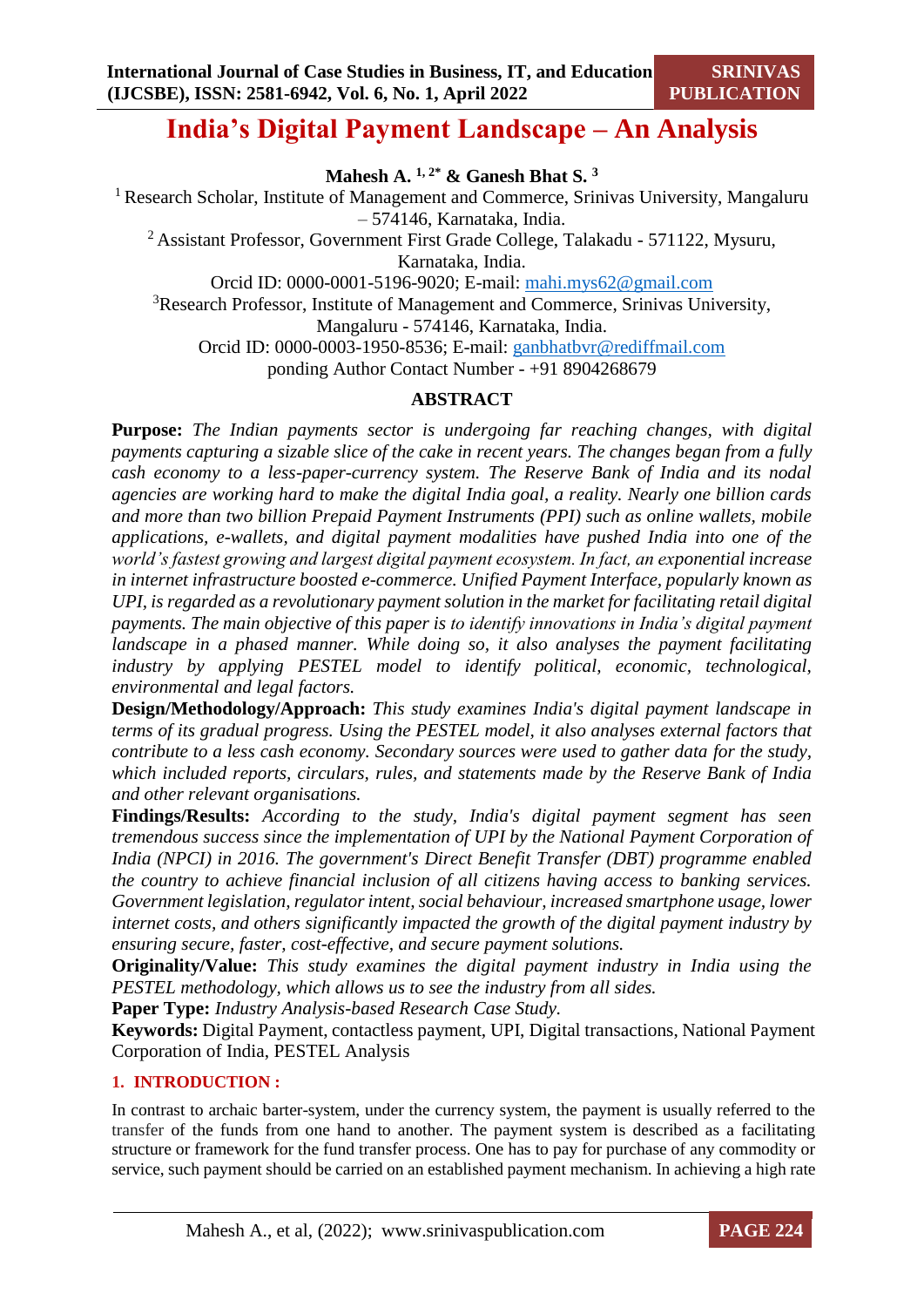### **International Journal of Case Studies in Business, IT, and Education (IJCSBE), ISSN: 2581-6942, Vol. 6, No. 1, April 2022**

**SRINIVAS PUBLICATION**

of financial inclusion, the payment system plays a crucial role. India's payment industry has undergone significant progress throughout the last three decades, by the systemic efforts and roadmaps of the Reserve Bank. At present, the regulator is acting as a catalyst and facilitator in India's payment segment. There are two different methods used for payment and settlement, one is a paper – payment system based and another is an electronic/digital payment system [\[1\].](#page-10-0) A paper currency payment system is a traditional approach that has been in practice for generations. Development of Digital Payment in India started in the year 2004 with the inception of the National Financial Switch (NFS). At present, due to a revolutionary step initiated in the year 2016, by launching the real-time payment system Unified Payment Interface (UPI), India has made its mark in the global payment market in the digital payment space [\[2\].](#page-11-0) The primary goal of this paper is to determine how India's digital payment industry has grown structurally since its inception. Furthermore, it also employs the PESTEL technique to identify factors influencing the growth of the digital payment industry. The paper begins with identifying innovations in the digital payment industry in India. The focus then shifts to identifying the political, economic, social, technological, environmental, and legal factors influencing the digital payment ecosystem. The paper's final section focuses on identifying key digital payment solutions that are significantly contributing to the growth of a less-cash economy.

### **2. REVIEW OF LITERATURE :**

In recent years, the use of digital payment alternatives for online shopping, money transfers between bank accounts, and retail purchases has increased dramatically. UPI's popularity stems from its ease of use and zero Merchant Discount Rate (MDR) policy [\[3\].](#page-11-1) Due to transparency, rapidity, internet penetration, an increase in smartphone users, low internet prices, and other factors, India is seeing a steady increase in electronic transactions, which has resulted in an increase in FinTech investments [\[4\].](#page-11-2) In the retail sector, electronic fund transfers account for 95% of digital transactions, while card payments account for only 5% [\[5\].](#page-11-3) In the financial services industry, digital payment is a cutting-edge payment technique. The emergence of technology and the worldwide growth of the internet have both contributed to exciting signs in payment and settlement systems. Banking transactions are become easier and more comfortable using technology at fingerprints, as opposed to stacks of paper on shelves [\[6\].](#page-11-4) Below Table 1 shows the contributions of various researchers on India's digital payment system.

| Table 1: Exhibits researchers' contribution on India's digital payment system |                                                  |                                                                                                                                                                                                                                                                                                                                                                                                                                                                                                                                                      |                                                          |  |
|-------------------------------------------------------------------------------|--------------------------------------------------|------------------------------------------------------------------------------------------------------------------------------------------------------------------------------------------------------------------------------------------------------------------------------------------------------------------------------------------------------------------------------------------------------------------------------------------------------------------------------------------------------------------------------------------------------|----------------------------------------------------------|--|
| <b>S. No.</b>                                                                 | <b>Area</b>                                      | <b>Issues</b>                                                                                                                                                                                                                                                                                                                                                                                                                                                                                                                                        | <b>Reference</b>                                         |  |
| $[1]$                                                                         | Digital<br>payment<br>platform design            | Through strategic platform design and technology<br>design, digital payment platforms have gained market<br>entrance capabilities. Payment services are used by<br>digital platforms to connect and merge core and<br>adjacent platform marketplaces.                                                                                                                                                                                                                                                                                                | Kazan, E.,<br>&<br>Damsgaard,<br>J.<br>$(2016)$ . [7]    |  |
| $[2]$                                                                         | Innovative<br>digital payment<br>methods         | In July, 2015 Indian government headed by prime<br>minister Shri Narendra Modi launched "Digital India<br>Campaign" to make country a "Faceless, Paperless,<br>Cashless" society. As part of this, government has<br>initiated different digital payment methods along with<br>existing modes which includes inception of Aadhar<br>enabled Payment System (AePS), Bharat Bill<br>Payment System (BBPS), Bharath Interface for<br>Money (BHIM), Unified Payment Interface (UPI)<br>etc                                                               | Joshi,<br>M.<br>$(2017)$ . [8]                           |  |
| $[3]$                                                                         | Demonitisation<br>impact on cash<br>transactions | Demonization has resulted in a huge increase in<br>digital payments, but there is still a pressing need to<br>increase the pace of online transactions and move<br>toward a cashless society. Cash transactions continue<br>to be one of the most popular payment modes.<br>Awareness campaigns and initiatives must be<br>launched by the government, financial intermediaries,<br>and banks. Finance or bank-related service providers<br>must assure security and transaction convenience, so<br>that personal information is not compromised and | Manocha,<br>Kejriwal,<br>&<br>Upadhya,<br>$(2019)$ . [9] |  |

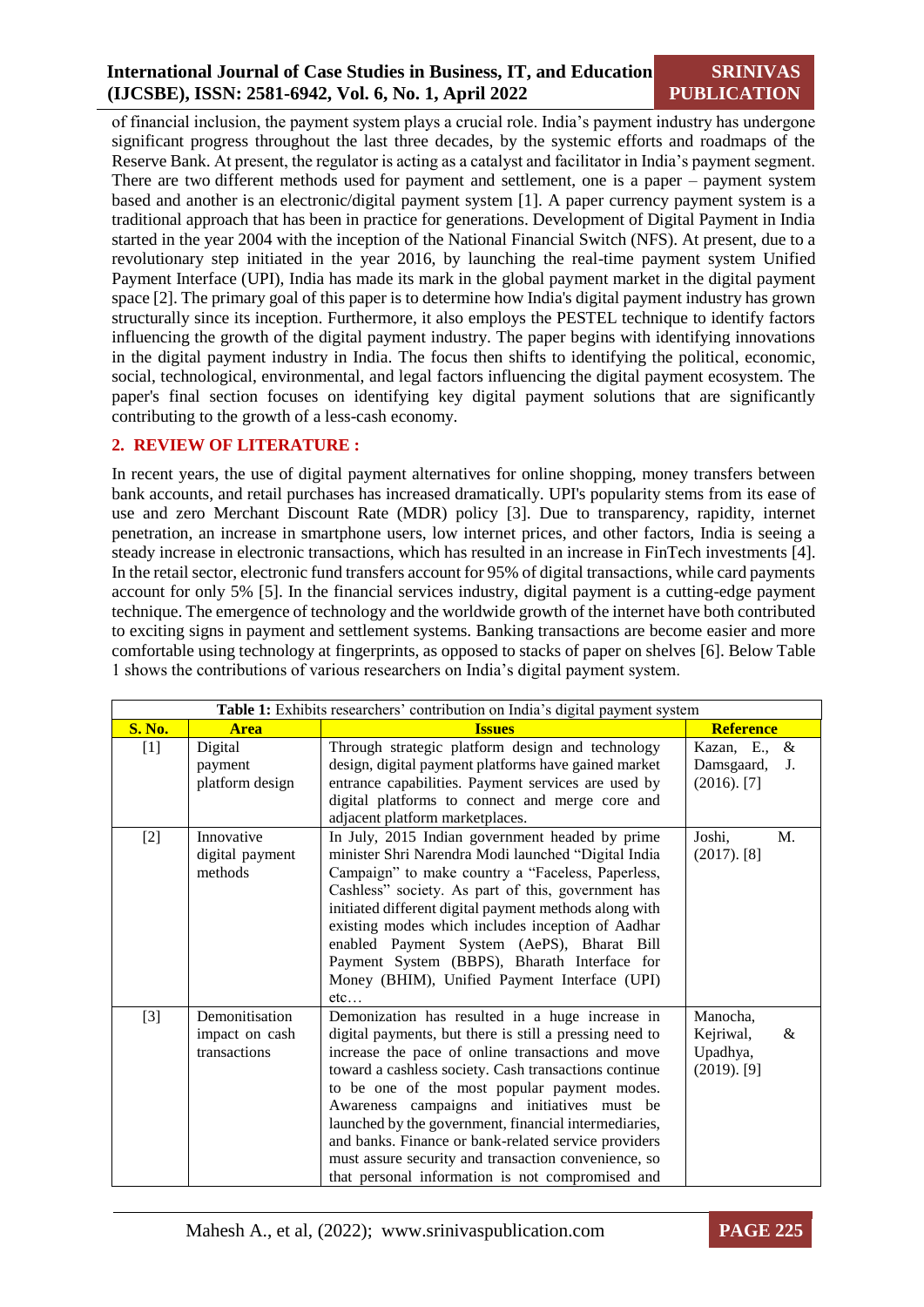| <b>International Journal of Case Studies in Business, IT, and Education</b><br>(IJCSBE), ISSN: 2581-6942, Vol. 6, No. 1, April 2022 |     |                                  |                                                                                                                                                                                                                                                                                                                                                                                                                                                                                            | <b>SRINIVAS</b><br><b>PUBLICATION</b> |
|-------------------------------------------------------------------------------------------------------------------------------------|-----|----------------------------------|--------------------------------------------------------------------------------------------------------------------------------------------------------------------------------------------------------------------------------------------------------------------------------------------------------------------------------------------------------------------------------------------------------------------------------------------------------------------------------------------|---------------------------------------|
|                                                                                                                                     |     |                                  | dependable services are supplied to each user.                                                                                                                                                                                                                                                                                                                                                                                                                                             |                                       |
|                                                                                                                                     | [4] | Demonitisation<br>and its impact | The study looked at how people used digital payment<br>systems throughout the demonetisation period, from<br>November 9 to December 30, 2016. The use of digital<br>payment systems is influenced by behavioural<br>intentions and innovation resistance. The government<br>and the RBI must eliminate barriers to the use of<br>digital payment systems. Creating and optimising<br>rules for electronic payment frameworks for digital<br>normante including receipte from government to | Sivathanu,<br>$(2018)$ . [10]         |

|                                                                 | digital payment systems. Creating and optimising<br>rules for electronic payment frameworks for digital<br>payments, including receipts from government to<br>government (G2G), government to business (G2B),<br>government to citizens (G2C), government to<br>employee (G2E), and citizens to government (C2G).<br>People should be encouraged to use digital payment                                                                                                                         |                                    |
|-----------------------------------------------------------------|-------------------------------------------------------------------------------------------------------------------------------------------------------------------------------------------------------------------------------------------------------------------------------------------------------------------------------------------------------------------------------------------------------------------------------------------------------------------------------------------------|------------------------------------|
|                                                                 | systems even at rural and block-level, the awareness<br>and training programmes should be conducted.                                                                                                                                                                                                                                                                                                                                                                                            |                                    |
| $[5]$<br>Factors<br>influencing on<br>use of digital<br>payment | In India, behavioural intent, demonetization, and<br>enabling conditions all have a substantial impact on<br>mobile payment adoption. The cost and risk of digital<br>payment have an impact on behavioural intention and<br>use. Younger users place a larger emphasis on the<br>convenience of use of mobile payment services and<br>are more influenced by their peers and society in<br>deciding whether or not to use them.                                                                | Sobti,<br>(2019).<br>$[11]$        |
| Digital<br>[6]<br>payment                                       | "Digital payment" refers to the transfer of funds from<br>one end to another using the internet or other<br>electronic means. Banks and financial institutions<br>play a crucial role in the development of digital<br>instruments. The level of education has a significant<br>impact on digital payment adoption. Banks are<br>holding awareness campaigns on both physical and<br>online channels to raise customer awareness and urge<br>them to utilise digital payments.                  | Pushparaj,<br>$(2021)$ . [12]      |
| $[7]$<br>time<br>Real<br>payment<br>system                      | UPI has facilitated mobile phone to be used as a<br>payment device for fund transfers. UPI is termed as<br>an advanced payment system over other digital<br>payment option in terms of hassle-free real-time<br>payment settlement. it is featured by easy, quick and<br>hassle-free mode of delivery of money. People are<br>showing positive intent to use UPI because of<br>accessing banking services on smartphones with<br>greater sense of security by adoption of biometric<br>sensors. | Indoria & Devi,<br>$(2021)$ . [12] |

### **3. RESEARCH GAP :**

India's digital payment system largely comprise players such as government, Reserve Bank of India, Banks, Financial Institutions, Payment service providers, Internet service providers, smartphone users, and importantly bank account holders. There are many research works carried to assess the financial inclusion and few on digital financial inclusion. Large number of studies conducted to assess the status of digital payment adoption, behavioural attitude towards digital service adoption, kinds of payments system, factors influencing towards use of digital payment options. After the inception of UPI in 2016, with all the barriers in its adoption digital payment industry is showing significant growth in retail digital payment segment. But still cash is considered to be the king of all payment system. A chronological analysis of growth of digital payment segment in India need be explored and digital ecosystem is to be screened to identify factors determining its growth.

### **4. RESEARCH AGENDA :**

This paper screens macro environmental factors of India's digital payment industry and identifies

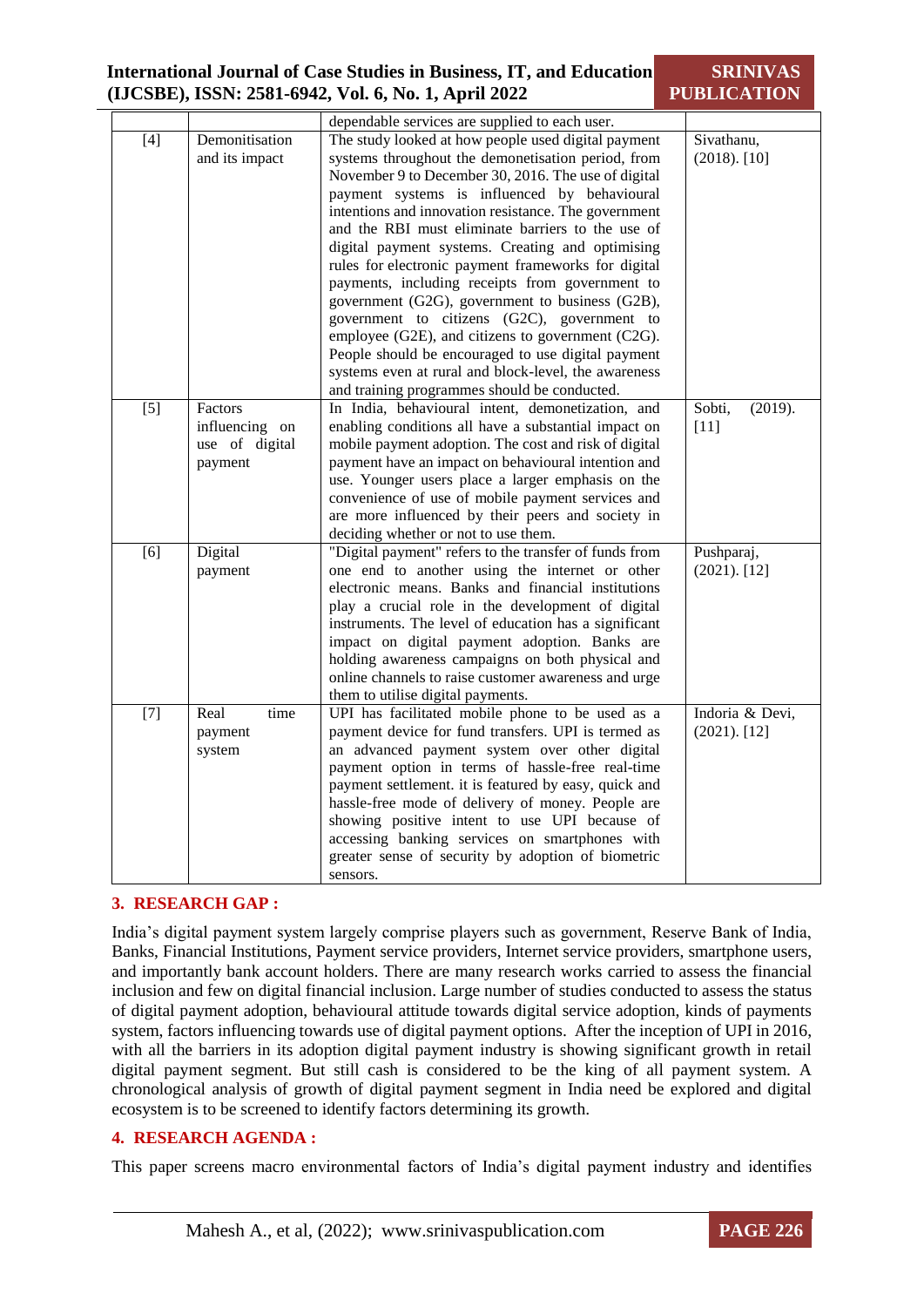political, economic, social, technological, environmental and legal factors using PETSEL analysis. Through this it also tries to identify favourable and unfavourable factors for the growth of Digital Payment Industry in India.

### **5. OBJECTIVES OF THE STUDY :**

The study's main objectives are as follows:

- (1) To comprehend the progress of India's Digital Payment Industry.
- (2) To analyse India's digital payment industry using the PESTEL analysis.
- (3) Identifying favourable and unfavourable aspects in the Indian digital payment industry.

### **6. METHODOLOGY :**

In this study, the exploratory research approach is used to understand the growth profile of Indian digital payment industry. Information was gathered by exploring secondary sources such as circulars/notifications issued by Reserve Bank of India, working papers, published research papers searched through Google Scholar and other internet sources. Based on the data gathered, the PESTEL technique was used to examine the political, economic, technical, environmental, and legal issues of the digital payment industry.

### **7. INNOVATIONS IN INDIAN DIGITAL PAYMENT INDUSTRY :**

The digital payment landscape in India is a mash-up of several modalities of digital payment. Despite the fact that the country is moving toward a cash-less economy, cash remains the most popular and preferred method of payment. Digital payments are growing as a result of a joint effort by the RBI and the Union Government. Although the government has established various digital payment methods such as NEFT, Immediate Payment System (IMPS), plastic cards, and e-wallets to facilitate digital transactions in the country, the NPCI's launch of the UPI service gave it a boost because of its unique advantages of simplicity, innovation, adoption, security, and cost (SIASC) **Error! Reference source not found.**. The evolution of the digital payment industry can be depicted in a phased manner (Table 1).

**Phase 1 (2004-2009):** India's digital transactions service began in 2004 with the establishment of the National Financial Switch. The Payments and Settlement Act of 2007 gave the RBI the power to establish rules and regulations that would assist the sector. The National Payment Corporation of India is credited for laying the foundation for India's current digital payment system [\[15\].](#page-11-12) In 2009, AADHAR, a 12-digit identifying number, was launched for its citizen. Its advantages may now be seen in digital payments. It gave birth to electronic know-your-customer (e-KYC) and biometric authentication in various industries including the payment industry.

**Phase 2 (2010-2015):** On October 12, 2010, the Reserve Bank of India (RBI) authorised NPCI for establishing an Immediate Payment System (IMPS) for the purpose of ensuring real-time transfers of funds. The IMPS provides an instant, 24-hour inter-bank electronic fund transfer service that can be accessed via mobile, internet, ATM, and SMS. IMPS currently has 639 members, which include both banks and prepaid payment instruments (PPIs). Aadhar enabled payment system (AePS) was preferably used for transferring benefits directly into bank/postal accounts of targeted beneficiaries to enhance transparency in payment to beneficiaries [\[16\].](#page-11-13) To propel RBI's vision 'less cash' economy, NPCI has launched RuPay Card in March 2012. At present more than 1,100 banks (including public sector banks, Private sector banks, regional rural banks, and cooperative banks) are issuing RuPay cards [\[17\].](#page-11-14) Banks began offering mobile banking services in collaboration with telecom service providers utilising the Unstructured Supplementary Service Data (USSD) platform after noticing the density of mobile users. In 2013, NPCI created a single platform for financial services on the USSD platform to eliminate the requirement for several bilateral tie-ups and to assure interoperability among banks and telecom carriers. A centralised Electronic Clearing System (ECS) National Automated Clearing House (NACH) was introduced by NPCI to operate automatic debit and credit transactions. AADHAR Payment Bridge (APB) is a system that allows money to be sent to beneficiaries of several government initiatives using only an Aadhar number. It is regarded as a significant step forward by the administration in combating corruption and money laundering. Based on the recommendations of the committee on comprehensive financial services for small businesses and low-income households, the RBI allowed eleven entities to set up Payment Banks on August 19, 2015, to improve financial inclusion and financial literacy,

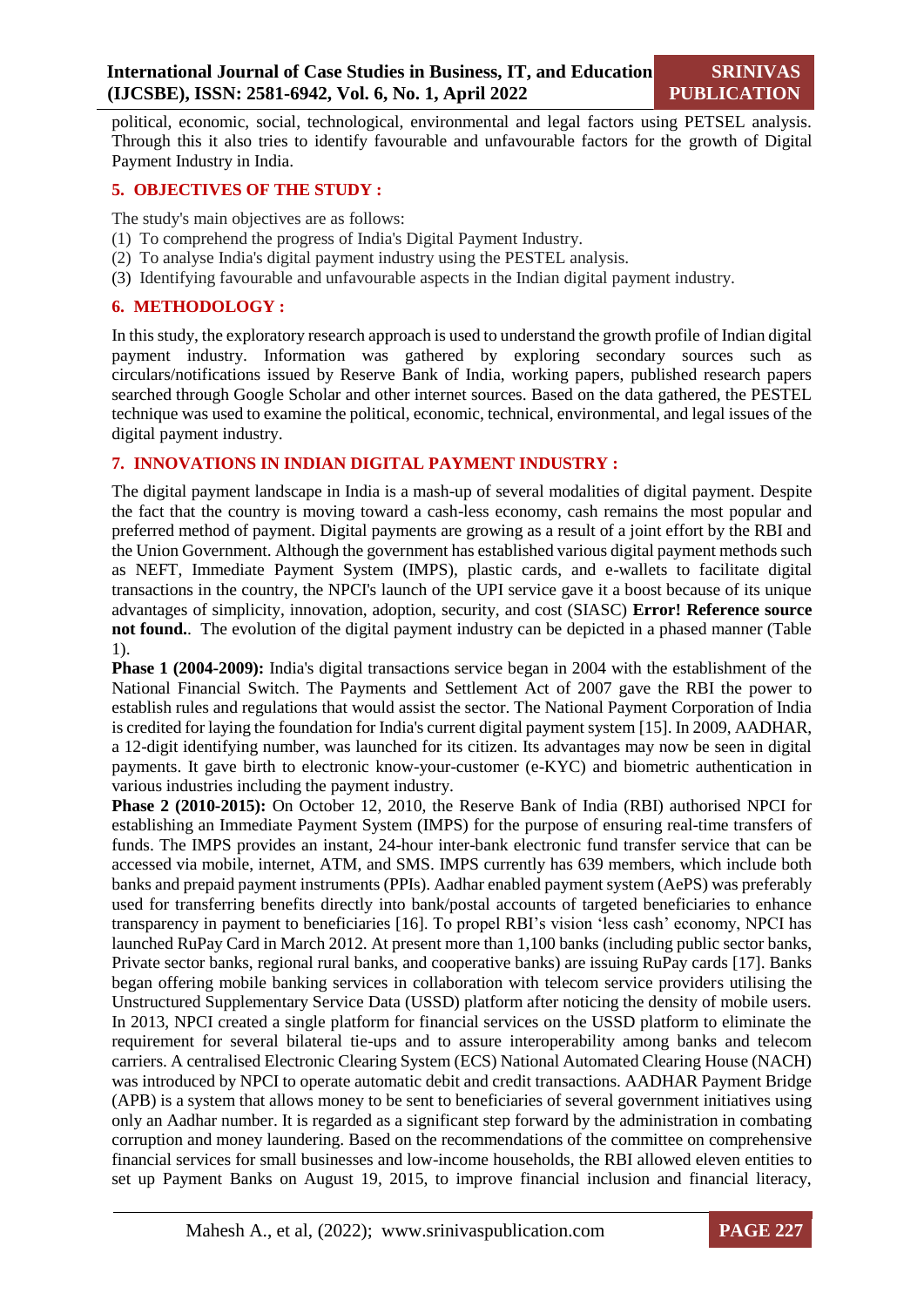particularly in the rural sector **Error! Reference source not found.**. An innovative step of the contactless payment system Tap and Go was initiated in 2015.

**Phase 3 (2016 – 2021):** UPI was established in 2016 with the goal of providing a platform for everyone in the country to use as an easy and effective tool for digitalizing payment services [\[19\].](#page-12-0) NPCI is authorised to operate National Electronic Toll Collection (NETC) system, for toll collection/payments at toll plazas operated by the National Highway Authority of India (NHAI). In response to RBI's payment vision 2018, Bhrath QR was created as an innovative, interoperable, and secured payment mechanism to facilitate transition India into less-cash society [\[20\]](#page-12-1)[\[21\].](#page-12-2) Bharath Bill Payment System (BBPS) is an established integrated bill payment system that provides clients with "anytime, anywhere" interoperable bill payment services via online payments and a network of physical agent sites. The BBPS was created to make it easier for people to pay their bills in the country. UPI 2.0 was launched with several major features, including an overdraft facility, a one-time payment mandate, an invoice in the inbox, and merchant verification [\[22\].](#page-12-3)**Error! Reference source not found.** With a requirement for the application procedure for Initial Public Offerings (IPOs), UPI has made investing easier. When a potential investor uses the UPI app to apply for an IPO, the requisite amount is frozen to execute the application and is well-known as ASBA – Application Supported Blocked Amount. Money will be transferred if the shares are assigned, and money will be unfrozen if they are not.

In the year 2019, an ombudsman scheme for digital transactions was introduced to aid the satisfaction or resolution of complaints involving undertaken digital transactions by consumers on the UPI system [\[23\]](#page-12-4)**Error! Reference source not found.**.**Error! Reference source not found.** RuPay Contactless cards have been issued to make payments more convenient and secure without requiring a physical connection. Contactless payments are seen as the future of India's payment industry to achieve RBI's vision Less-Cash Society.**Error! Reference source not found.** NPCI is gearing up to expand the contactless auto parking solution across the country after a successful rollout of NETC FastTag for toll payments [\[24\].](#page-12-5) UPI AutoPay was launched by the NPCI as part of the UPI 2.0 revisions. Users may make regular payments such as cell bills, energy bills, EMIs, Over The Top (OTT) subscription fees, insurance and mutual fund premiums using UPI AutoPay optio[n \[25\].](#page-12-6) NPCI also introduced the RuPay National Common Mobility Card (NCMC) in collaboration with the State Bank of Mauritius to enable smooth transit across the nation via metros and other public transportation systems, as well as retail buying and purchasing. Prime Minister Shri Narendra Modi announced the introduction of e-RUPI, a cashless and contactless digital payment system, on August 2, 2021. The eRUPI voucher, according to the Prime Minister, will play a significant role in making Direct Benefit Transfer (DBT) more successful in digital transactions in the country and will provide digital government a new dimension*.*

| Table 2: Exhibits the Evolution of Digi-Payment in India |      |                                                           |  |  |
|----------------------------------------------------------|------|-----------------------------------------------------------|--|--|
| <b>Phase</b><br><b>Year</b>                              |      | <b>Innovation</b>                                         |  |  |
|                                                          | 2004 | Launching of NFS                                          |  |  |
| Phase 1                                                  | 2007 | Payments and Settlement Act                               |  |  |
| $(2004 - 2009)$                                          | 2008 | Establishment of NPCI                                     |  |  |
|                                                          | 2009 | <b>AADHAR</b>                                             |  |  |
|                                                          | 2010 | <b>IMPS</b> and PPIs                                      |  |  |
|                                                          | 2011 | DBT using AePS                                            |  |  |
| Phase 2                                                  | 2012 | Launch of RuPay<br>USSD 1.0 based mobile payment and NACH |  |  |
| $(2010 - 2015)$                                          | 2013 | <b>AADHAR Payment Bridge System</b>                       |  |  |
|                                                          | 2014 | Initiation of Payments Banks                              |  |  |
|                                                          | 2015 | Contactless payment guidelines                            |  |  |

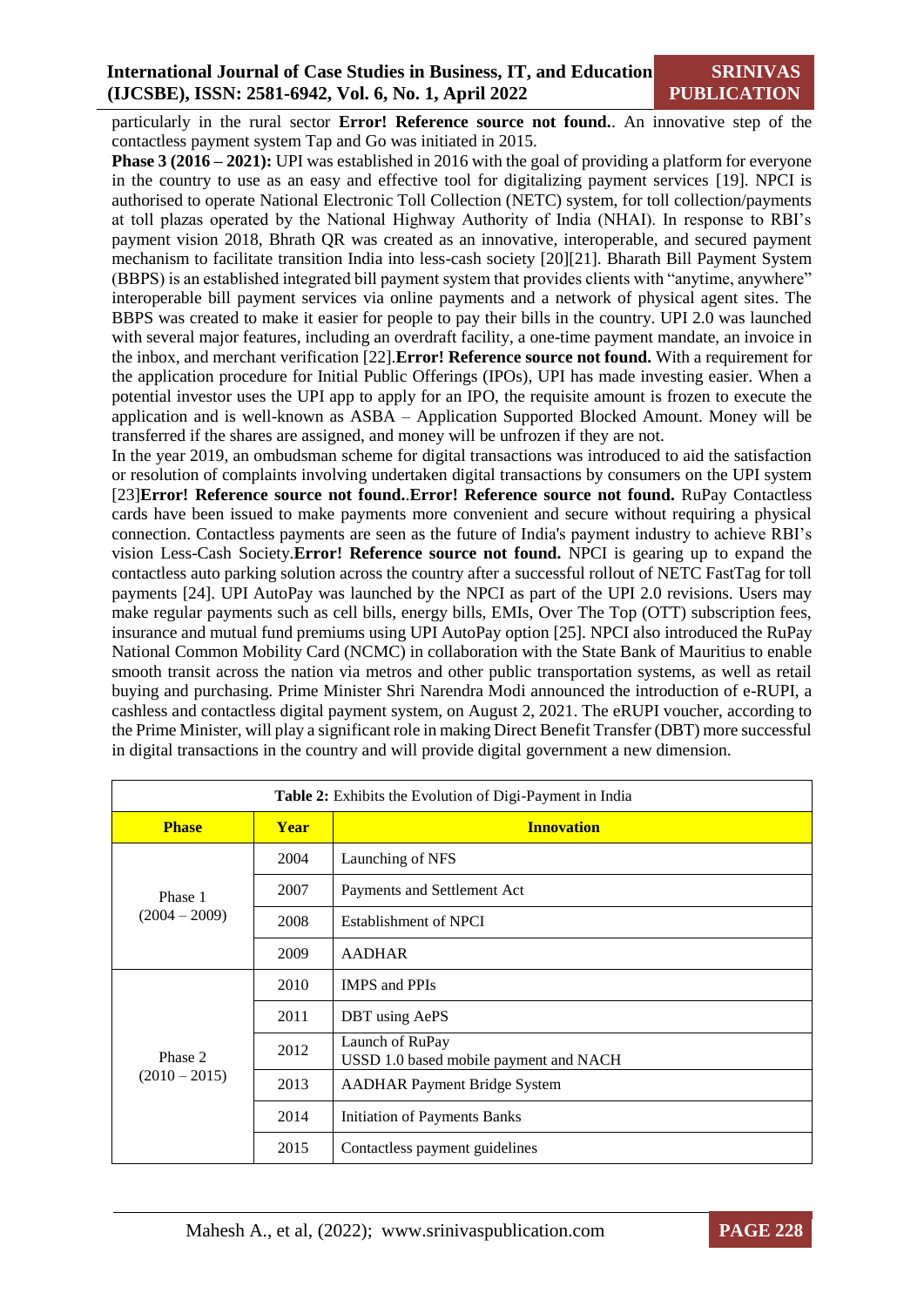|                                                                     | 2016 | UPI, NETC, and USSD 2.0                                                                                                                  |  |  |  |
|---------------------------------------------------------------------|------|------------------------------------------------------------------------------------------------------------------------------------------|--|--|--|
|                                                                     | 2017 | Bharath OR, BBPS, and FasTag                                                                                                             |  |  |  |
|                                                                     | 2018 | UPI $2.0$                                                                                                                                |  |  |  |
| Phase 3<br>$(2016 - 2021)$                                          | 2019 | UPI on IPO option with One-time Mandate<br>Ombudsman scheme for digital payment transactions<br>RuPay NCMC card, RuPay Select Debit Card |  |  |  |
|                                                                     | 2020 | NETC FASTag parking<br><b>UPI</b> Autopay<br>RuPay Commercial Card and IRCTC SBI RuPay Card                                              |  |  |  |
|                                                                     | 2021 | $e - RUPI$ Prepaid voucher                                                                                                               |  |  |  |
| Source: The Indian Payment Handbook 2020-2025 published by pwc [2]. |      |                                                                                                                                          |  |  |  |

### **8. PESTEL ANALYSIS :**

PESTLE analysis, which is sometimes referred as PEST analysis, is a concept in marketing management. This concept is used as a tool by companies to track the environment they're operating in or are planning to launch a new project/product/service etc**. Error! Reference source not found..**  Francis Aguilar devised the Political, Economic, Social and Technological (PEST) framework to analyse the macro environmental factors of a business strategy. The PESTEL method is used to examine and monitor macroenvironmental elements that affect the organisation and the industry. PESTEL analysis was used by Rifat, and Alam to identify significant aspects impacting the banking industry [\[26\].](#page-12-7) Brian Kampanje used PESTEL analysis to examine Malwi's non-life insurance business [\[28\].](#page-12-8) Taking into account the PESTEL framework elements, researchers Dinçer, H., and F. Pinarbaş assessed marketing strategies in the European banking busines[s \[29\].](#page-12-9) The industry study includes an examination of macroenvironmental elements such as political, sociocultural, technological, economic, and legal aspects. The PESTEL analysis-based strategy tries to capitalise the strengths, eliminate weaknesses, seize the opportunities and understand challenges behind these element[s \[30\].](#page-12-10) **Error! Reference source not found.**The PESTEL framework is used in this paper to examine India's digital payment sector and to identify favourable and unfavourable variables for its growth.

| <b>Table 4:</b> Exhibits previous research works using PESTEL analysis |                                            |                                                                                                                                                                                                                                                                                                                                                               |                                                                                                  |  |
|------------------------------------------------------------------------|--------------------------------------------|---------------------------------------------------------------------------------------------------------------------------------------------------------------------------------------------------------------------------------------------------------------------------------------------------------------------------------------------------------------|--------------------------------------------------------------------------------------------------|--|
| <b>S. No.</b>                                                          | <b>Area</b>                                | <b>Issue</b>                                                                                                                                                                                                                                                                                                                                                  | <b>Reference</b>                                                                                 |  |
| 1.                                                                     | Online Banking                             | PESTLE analysis was employed to identify financial<br>and environmental strategies of banks in online<br>banking segment. The technique allowed to provide<br>insights from different perspectives.                                                                                                                                                           | Alessio Faccia<br>$&$ Luigi<br>Pio<br>Leonardo<br>Cavaliere,<br>$(2021)$ . [31]                  |  |
| 2.                                                                     | FinTech                                    | To analyse FinTech sector PESTEL analysis was<br>used to look around and examining wider economic<br>and business environment. It allowed to look at all<br>the important issues that may influence the growth<br>success of FinTech industry. It also<br>and<br>comprehends status and trends of significant factors<br>which has strong impact on business. | Ruihui<br>Pu,<br>Deimante<br>Teresiene,<br>Ina<br>Pieczulis, & Jie<br>Kong,<br>(2021).<br>$[32]$ |  |
| 3.                                                                     | <b>Priority Banking</b><br><b>Business</b> | Aiming to analyse driving forces that could affect the<br>priority banking business, scenario planning was<br>developed by adopting PESTEL analysis for<br>external analysis and Porter 5 forces model was used<br>determine industry condition. Technology<br>to                                                                                             | Ratna<br>Satutikirono &<br>Yos Sunitiyoso,<br>$(2021)$ . [33]                                    |  |

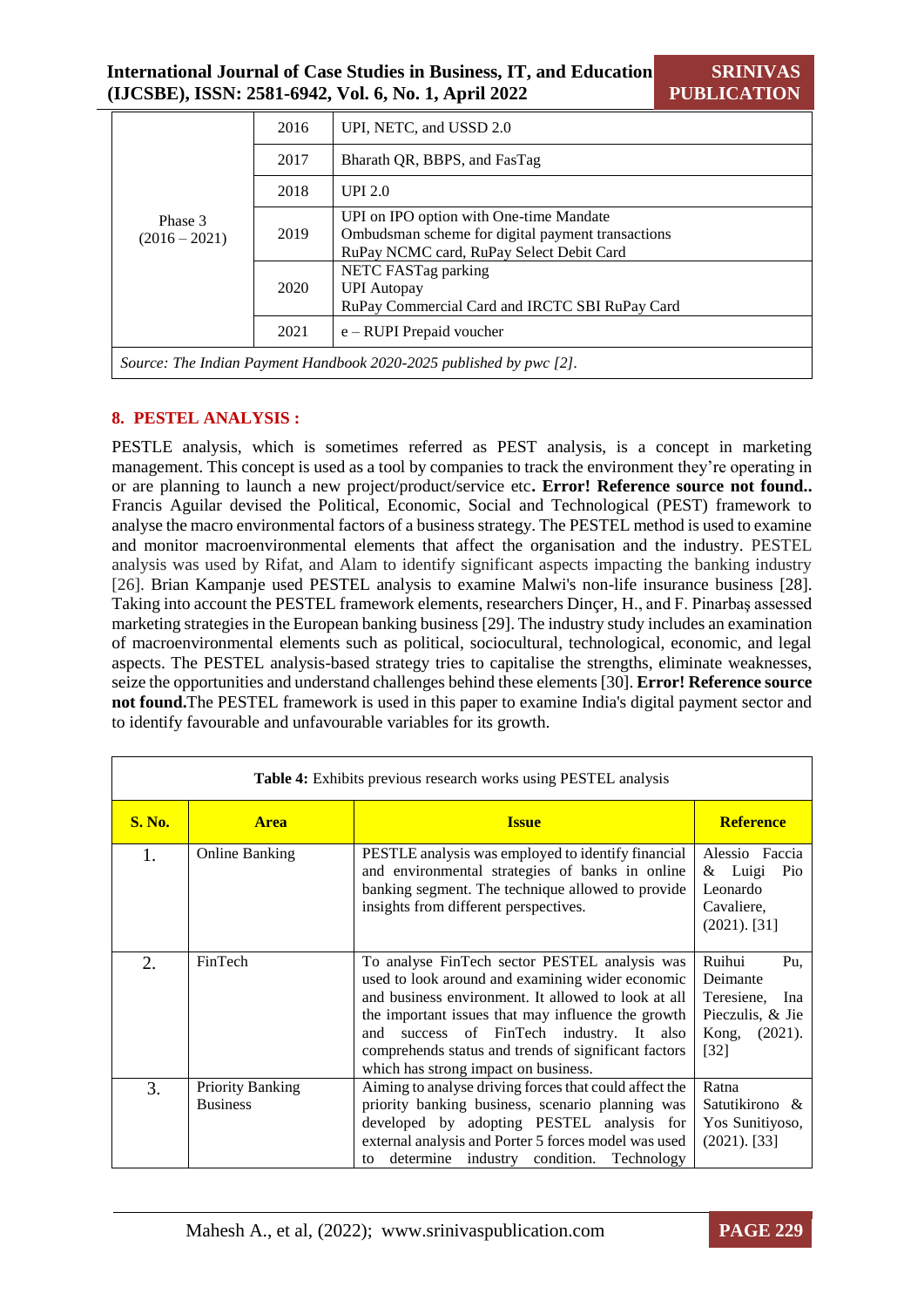#### **International Journal of Case Studies in Business, IT, and Education (IJCSBE), ISSN: 2581-6942, Vol. 6, No. 1, April 2022 SRINIVAS PUBLICATION**

|    |                        | development and its adoption is the crucial issue in       |                   |
|----|------------------------|------------------------------------------------------------|-------------------|
|    |                        | priority banking industry.                                 |                   |
| 4. | Macro environmental    | The PESTEL framework was used to analyse the               | Jinbo<br>Songa,   |
|    | analysis of Waste-To-  | macro environment of the Waste-To-Energy (WTE)             | Yan<br>Sun, $\&$  |
|    | Energy (WTE)           | incineration industry in China, and management             | Lulu Jin, 2017.   |
|    | incineration industry  | implications and proposals were drafted for                | $[34]$            |
|    |                        | government and private entities participating in           |                   |
|    |                        | municipal solid waste treatment.                           |                   |
| 5. | Future scenario of     | The future scenario of banking industry in south           | Koekemoer<br>&    |
|    | Banking industry       | Africa<br>assessed<br>comprehensive<br>was<br>by           | Jonathan,         |
|    |                        | environmental scanning to identify driving forces.         | $(2019)$ . [35]   |
|    |                        | PESTEL analysis enabled for deeper understanding           |                   |
|    |                        | on driving forces. Banking industry is highly              |                   |
|    |                        | influenced                                                 |                   |
|    |                        | complex<br>and<br>technology<br>by                         |                   |
|    |                        | advancement. A forward looking and system-                 |                   |
|    |                        | thinking process helped for meaningful contribution        |                   |
|    |                        | to achieve greater financial inclusion.                    |                   |
| 6. | E-government strategic | Interdependencies of E-government challenges was           | Catherine<br>G.   |
|    | plan                   | studied by PESTEL method. It guided e-government           | Mkude & Maria     |
|    |                        | strategic planners with a systematic and holistic          | Wimmer,<br>A.     |
|    |                        | method.                                                    | $(2015)$ . [36]   |
| 7. | Industry analysis      | <b>PESTEL</b><br>with<br>analysis<br>is<br>concerned<br>an | Aithal, P.<br>S.  |
|    |                        | organization's external environment and handles the        | $(2017)$ . [37]   |
|    |                        | opportunities and threats discovered in a SWOT             |                   |
|    |                        | (Strengths, Weaknesses, Opportunities, and Threats)        |                   |
|    |                        | study. The PESTEL analysis looks at how                    |                   |
|    |                        | organisations interact with their surroundings. It         |                   |
|    |                        | investigates crucial aspects that may have an impact       |                   |
|    |                        | on businesses or industries, either directly or            |                   |
|    |                        | indirectly.                                                |                   |
| 8. | Banking<br>industry    | The banking industry is dealing with a slew of issues      | Ahmad Arshad,     |
|    | analysis               | stemming from a time marked by cost cutting and            | et al.<br>(2012). |
|    |                        | advancement.<br><b>PESTEL</b><br>technology<br>analysis,   | $[39]$            |
|    |                        | Porter's Five Forces model, and VRIO analysis were         |                   |
|    |                        | used to conduct an internal and external exploration       |                   |
|    |                        | of a banking institution.                                  |                   |

### **8.1. Political:**

- **Digital Payment Initiative:** Adoption of digital payment or cashless transactions took a momentum when prime minister Sri Narendra Modi led government demonetised high value currency of Rs. 500 and Rs. 1000 which was approximately 86% of the total cash in circulation [\[40\].](#page-13-5)
- **Multiple Digital Payment modes:** Multiple digital payment initiatives such as Payments banks, e-wallets, UPI, FASTag, Direct Benefit Transfer using AADHAR and others.
- **Demonetisation:** Demonetisation has huge impact on the country's monetary policy. It helps to eliminate black money and hawala transfers, both of which rely heavily on paper currency. It also prohibits all illicit actions.
- **Political stability:** In the past eight years India has witnessed a stable government lead by Sri Narendra Modi. It enabled the country to have a clear vision and strategy in achieving of digital economy or society.

### **8.2. Economic:**

- **Vision:** The RBI's Vision Statement aspires to provide every Indian with a variety of safe, secure, accessible, rapid, and economical e-payment solutions.
- **Increase in disposal income:** India has witnessed an increase of disposal income by 5.2% in 2020 compared to 2018 [\[41\].](#page-13-6)

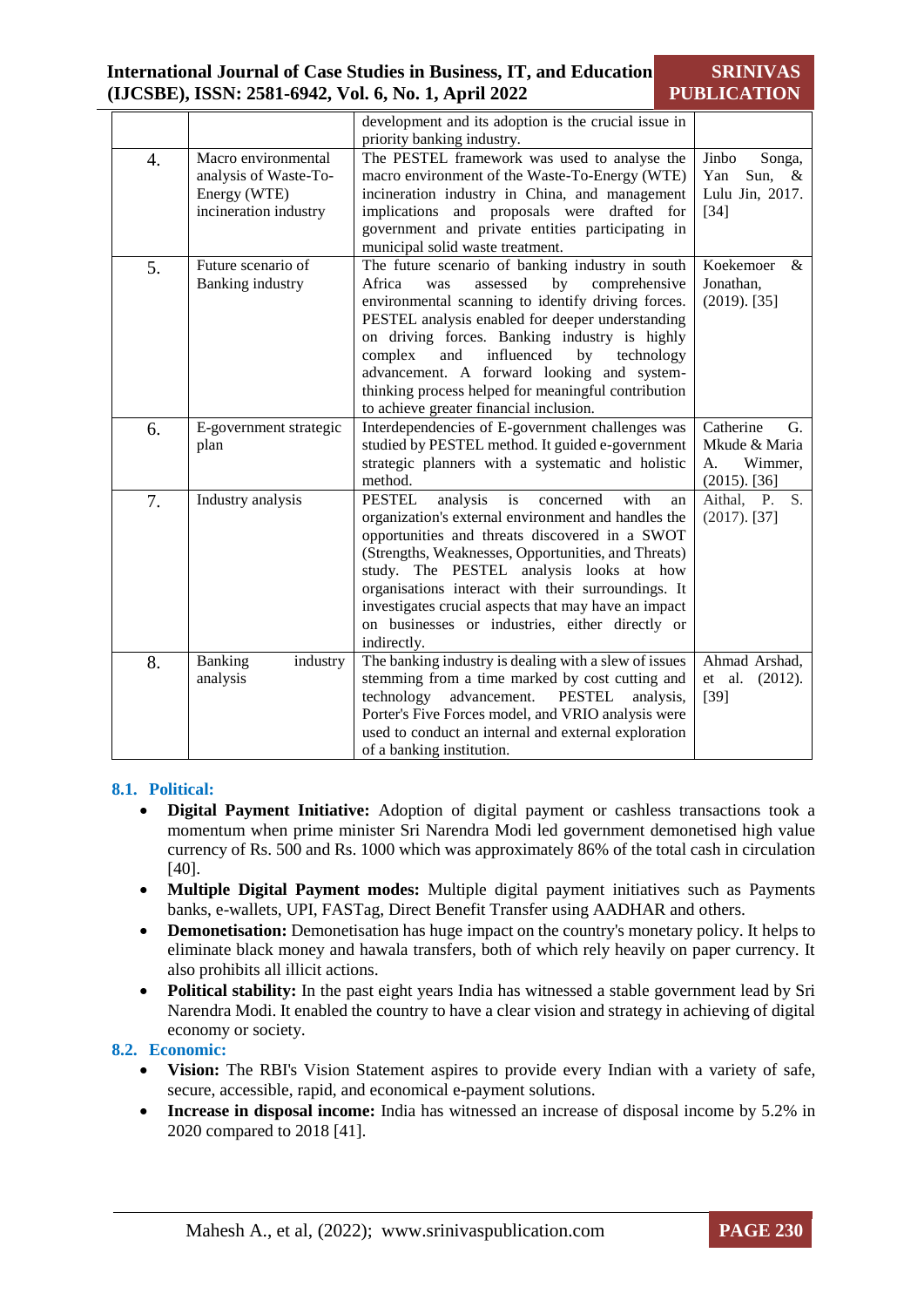**Digitised economy:** Digital payments are an important aspect of the present economic change, which is being driven and supported by global internet behemoths and is based on the tracking, creation, categorization, and classification of digital data [\[41\]](#page-13-6)[\[42\].](#page-13-7)

### **8.3. Technological:**

- **Raise of smartphone usage:** The number of smartphones in use has more than doubled in the previous decade, from 34 million to 844 million. According to the PayPal survey, 88 percent of customers use their smartphones to make online purchases. E-commerce and smartphones coexist and benefit from one another [\[42\].](#page-13-7)
- **Reduced cost of internet:** Comparing the mobile data prices among nations, India has the lowest cost, which is mostly due to robust market rivalry. On the one hand, Indian carriers are giving 1GB of mobile data at \$0.09 (Rs 6.7) [\[43\]\[43\].](#page-13-8)
- **Rapid growth & adoption in e-commerce:** Growth of e trading platforms like Amazon, Flipkart, Myntra etc… have made significant impact in usage of digital payments methods. Appbased digital payment has resulted in behavioural change and promoted the uptake of digital payment systems especially on e-marketing sites [\[44\].](#page-13-9)
- **Real-time Payment Systems:** Because of real-time payment and settlement technologies, monies may be sent to beneficiaries quickly utilising a variety of payment methods.

### **8.4. Social:**

- **Media impact:** Awareness on digital payments is contributed by media especially the social media which is considered to be vibrant element in influencing payment habbit of the people.
- **Move towards contactless payments:** Covid 19 pandemic situation has mediated the ease use of digital payment system. To be in socially distanced environment, pandemic time enabled the people to contactless payments using QR code, NFC etc... [\[45\]](#page-13-10)[\[44\].](#page-13-9) Traders availed advantage of technology in terms of product marketing and employed digital payment alternatives to cut down on virus transmission during pandemic hours [\[46\].](#page-13-11)
- **Growth of urban areas:** Digital payment is much higher in metropolitan and urban areas due to increased level of education and awareness on banking products. **Error! Reference source not found.**

### **8.5. Legal:**

- **RBI's Vision:** The Reserve Bank of India's Payments and Settlement Systems in India: Vision 2018 lays out a strategy to boost electronic payments and allow India to transition to a cashless society or economy in the medium and long term.
- **Legislations:** The key legislations to govern the digital payment ecosystem are Banking Regulation Act, 1949, Payment and Settlement Systems Act, 2007, Prepaid Payment Instruments in India (Reserve Bank) Directions, 2009 and Master Circular, 2014.
- **NPCI as a driver of Digital India:** The National Payment Corporation of India, which was founded to assist retail digital payments, has an aim to make every Indian utilise one or more methos of digital payment service [\[47\].](#page-13-12)
- **Ombudsman Scheme for Digital Transactions:** The Reserve Bank of India established the Ombudsman for Digital Transactions (OSDT) with the primary goal of reducing instances of fraud and ensuring customer trust in digital payments, as well as providing cost-free and expedited complaint redressal for deficiencies in customer services offered in digital transactions conducted through RBI-regulated non-bank entitie[s \[48\]](#page-13-13)[\[47\].](#page-13-12)

### **8.6. Environmental:**

- **Reduction in paper usage:** The use of technology in payment mechanisms such as mobile applications, e-wallets, debit/credit cards, and others has decreased the need of paper currency.
- **Virtual banking:** As society has seen, it is no longer necessary to drive immediately to a branch to conduct one's financial transactions. It has been considerably reduced the rush at the bank cash counters as a result of payment applications via digi mode. Apps and online banking services handle a wide range of concerns.

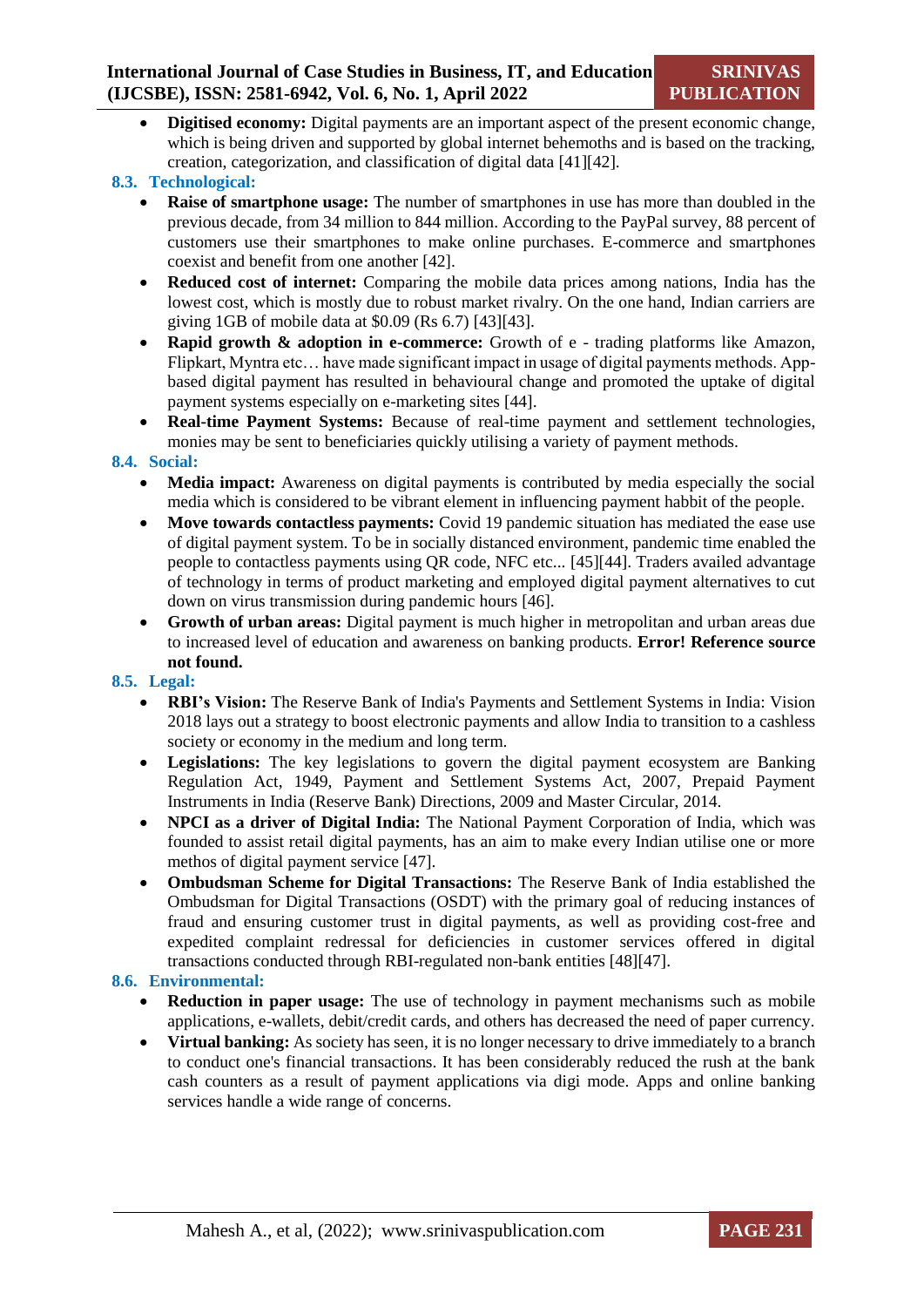### **9. FAVOURABLE AND UNFAVOURABLE FACTORS FOR THE GROWTH DIGITAL PAYMENT INDUSTRY IN INDIA :**

Digital payment solution made payments easier after demonetisation with an adoption of technology with no additional cost. People were benefitted by apps like Paytm for payments [\[49\].](#page-14-0)Earlier it was most popular in urban areas but now a days even people residing in rural blocks especially youth have positive intention towards acceptance of digital payment system. Digital payment options were extensively used for online shopping but security and transparency remained an issue to be addressed [\[50\]\[50\].](#page-14-1) The acceptance readiness of people is getting increased due to its enormous benefit. Perceived risk, facilitating conditions, performance expectations, and people's attitudes all affected people's readiness to accept digital payment innovation. Stakeholders in the retail and financial sectors, such as banks and other digital payment service providers, should consider people's attitudes and perceived risk while devising innovative digital payment systems [\[51\].](#page-14-2) Due to its numerous benefits, the digital payment sector has seen a dramatic shift in recent years. The government is working to transition the country to a cashless society. The RBI is exerting pressure on financial service providers, particularly FinTech firms, to promote digital payment methods. UPI is one of the digital payment options that has allowed the RBI and the government to plan ahead to fulfil RBI's payment vision 2021 emphasising on Empowerment of every citizen with access to a basket of digital payment options that is safer, secured, convenient, quick and reasonable. The below table exhibits the favourable and unfavourable factors for the growth Digital payment industry in India. The below table 3 exhibits the favourable and unfavourable factors exist in digital payment industry.

|                     | <b>Table 3:</b> Exhibits a list of favourable and unfavourable factors for Digital Payment Industry in India                                                                                                                                                                                                                                                                                                                                                              |                                  |                                                                                                                                                                                                                                                                                                                                                                                                                                                                                       |  |
|---------------------|---------------------------------------------------------------------------------------------------------------------------------------------------------------------------------------------------------------------------------------------------------------------------------------------------------------------------------------------------------------------------------------------------------------------------------------------------------------------------|----------------------------------|---------------------------------------------------------------------------------------------------------------------------------------------------------------------------------------------------------------------------------------------------------------------------------------------------------------------------------------------------------------------------------------------------------------------------------------------------------------------------------------|--|
|                     | <b>Favourable Factors</b>                                                                                                                                                                                                                                                                                                                                                                                                                                                 |                                  | <b>Unfavourable Factors</b>                                                                                                                                                                                                                                                                                                                                                                                                                                                           |  |
| $\bullet$<br>٠<br>٠ | Government initiative for Digital India<br>Campaign<br>Reduction in paper currency circulation as a<br>result of demonetization<br>Shift toward contactless payment as a result of<br>pandemic situation in the last few years<br>RBI's vision is to achieve a "less-cash society"<br>through transaction<br>settlement in real time with no cost involved.<br>Multiple digital payment options exist to make<br>payments.<br>In the last decade, there has been a steady | $\bullet$<br>٠<br>٠<br>$\bullet$ | For online payment gateways, the Merchant<br>Discount Rate (MDR) is applied except for UPI<br>and Rupay debit card payments.<br>All digital payment options are unavailable to<br>retail traders who handle large amounts of paper<br>currency.<br>Transaction threshold limit in terms of<br>maximum amount of payment, number of<br>payment transactions, etc. The threat<br>of cybercrime has always existed.<br>Awful grievance redressal system for digital<br>payment solutions |  |
|                     | increase in smartphone usage, as well as low<br>internet costs.<br>RBI's strict legislation on controlling digital                                                                                                                                                                                                                                                                                                                                                        | ٠                                | Threat of abolition of the traditional banking<br>system<br>Accountability of a single rupee for digital                                                                                                                                                                                                                                                                                                                                                                              |  |
|                     | payment transactions performed on third-party<br>payment apps or websites                                                                                                                                                                                                                                                                                                                                                                                                 |                                  | transactions.                                                                                                                                                                                                                                                                                                                                                                                                                                                                         |  |
|                     |                                                                                                                                                                                                                                                                                                                                                                                                                                                                           |                                  | Source: Prepared by author                                                                                                                                                                                                                                                                                                                                                                                                                                                            |  |

### **10. FINDINGS :**

- (1) Debit/credit cards, internet banking, mobile banking, AADHAR enabled payment system (AePS), Unified Payment Interface (UPI), mobile wallets, Prepaid Payment Instruments (PPIs), National Electronic Fund Transfer (NEFT), Immediate Payment Service (IMPS), and other digital payment methods are all available in India.
- (2) To enhance retail digital payments, NPCI was given permission to create a hassle-free, easy, and speedy real-time payment system architecture. It now processes the majority of digital payments through its several innovative solutions, which include National Electronic Toll Collection (NETC), Unstructured Supplementary Service Data (USSD), Bharath Interface for Money (BHIM), and Unified Payment Interface (UPI).
- (3) UPI is a cutting-edge real-time payment system that has made a substantial contribution to the payment industry's goal of attaining a cashless society.

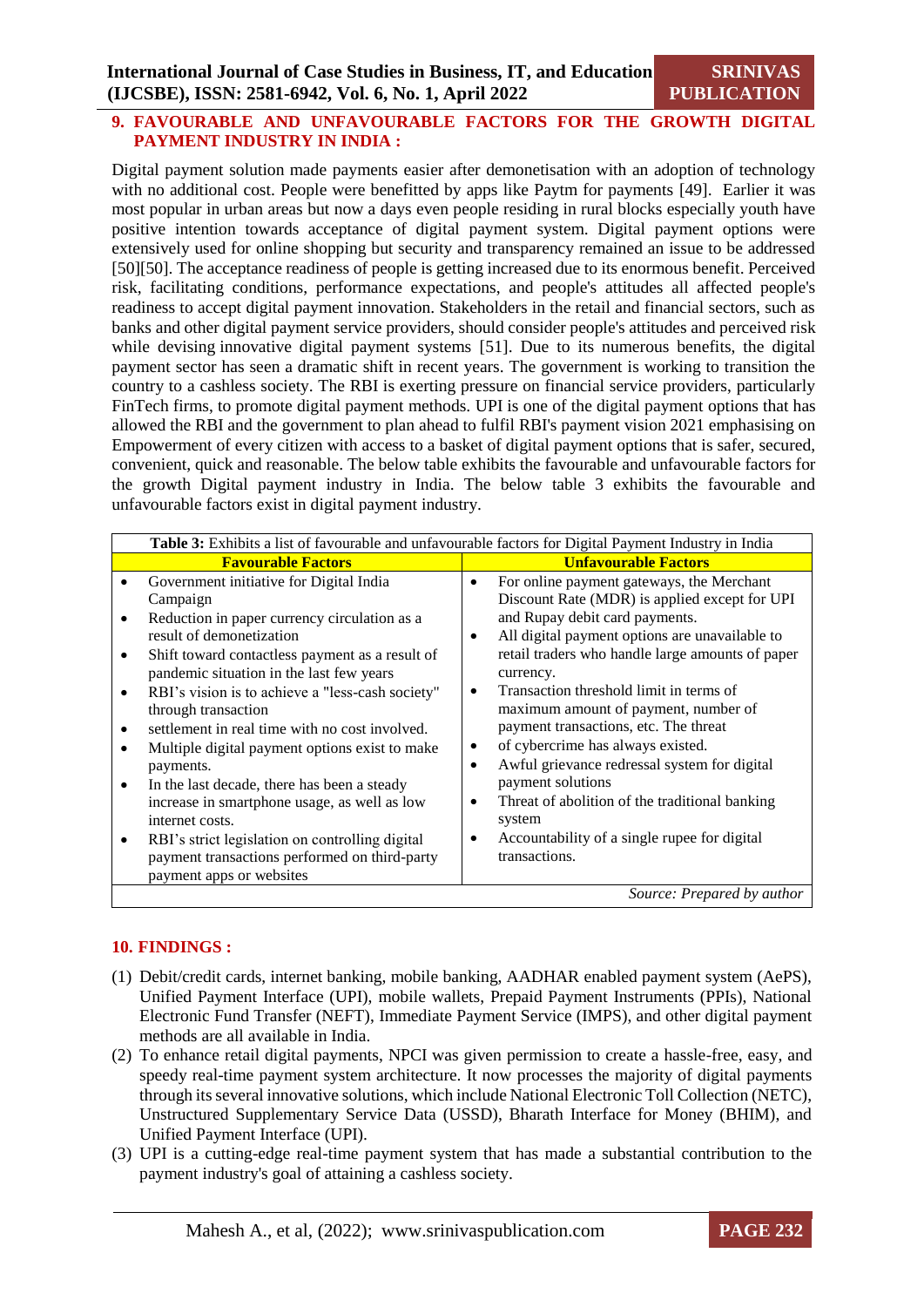- (4) The Bharath Bill Payment System (BBPS), an interoperable bill payment system, enables users to pay their bills including utility bills quickly and easily using the UPI platform, which now includes an autopay option under UPI 2.0.
- (5) The Digital India Initiative, a flagship government initiative with a stable political leadership, aims to create a cashless society. It has a significant impact on the development of policies and guidelines in the area.
- (6) Technology is playing a critical role in making digital payment services more accessible and secure. India is seeing a rise in smartphone use, low internet prices, and the adoption of digital payment methods for e-commerce platform purchases.
- (7) The RBI's mission is to provide every Indian with a selection of safe, secure, accessible, quick, and cost-effective e-payment options. It has focused all of its efforts on making digital payment methods more widely accepted.
- (8) The RBI is giving an appropriate platform for the grievance redressal system by introducing an ombudsman scheme for digital transactions in 2019.
- (9) Payment systems provide a number of advantages, but there are still challenges to adoption in terms of security and settlement accuracy.

### **11. SUGGESTIONS :**

Following the launch of UPI in 2016, the digital payment sector has seen tremendous growth. Google, Amazon, Walmart, WhatsApp, and other significant firms are involved in the digital payment segment, primarily offering payment services in the retail payment sector. In urban and semi-urban regions, digital payments are highly popular. Rural population must adopt digital payment methods in order to achieve a cashless society. should be brought under the sphere of digital payment methods. Government, banks, and financial organisations should all take the necessary efforts to make digital payment systems more widely accepted. Awareness efforts and trust building should boost people's readiness to accept digital payments.

### **12. CONCLUSION :**

India continues to be the world's fastest growing major economy, and with the highest demographic dividend at its side, it has the potential to be a bright spot for the world in today's business environment. Major business players are flocking to the digital payment industry. Digital India, the government's flagship initiative, aspires to convert India into a digitally enabled society and knowledge economy. One of Digital India's professed roles is Contactless, Paperless, Cashless. Various modes of digital payments are available as part of the effort to promote cashless transactions and transform India into a less-cash society. Banking cards, USSD, AADHAR enabled payments service (AePS), Unified Payment Interface (UPI), e-wallets, m-wallets, Prepaid Payment Instruments (PPIs), Point of Sale (PoS), Internet banking, mobile banking, and micro-ATMs are some of the options. NPCI is a pioneering institution that has transformed India's digital payment landscape with key payment solutions such as UPI, RuPay cards, e-wallets, FasTag toll payments, AePS, and so on. In cases like COVID-19 and other epidemics, the e-wallet is a handy platform for doing payment transactions while maintaining social distance and avoiding huge lines [\[52\].](#page-14-3) Digital payment solutions in the retail payment segment were a huge success in the digital payment ecosystem. UPI alone accounted for 59 percent of retail payment transactions. The industry is steadily growing as a result of various supportive factors such as the RBI's vision of a cashless society, the shift to contactless payments, the increased use of smartphones with lower internet costs, and key legislations in support of digital payment systems with enhanced security against internet frauds. Payment service providers such as PhonePe, Google Pay, Paytm, Amazon Pay, and others are seeing a surge in digital payment transactions. Banking customers, bankers, and payment service providers play a larger role in the popularisation of digital payment instruments. In the future, behaviour models can be used to study their attitudes toward digital payment adoption and usage.

### **REFERENCES :**

<span id="page-10-0"></span>[1] Overview of payment systems in India (2021), Retrieved on July 21, 2021 from [https://www.rbi.org.in/scripts/PaymentSystems\\_UM.aspx](https://www.rbi.org.in/scripts/PaymentSystems_UM.aspx)

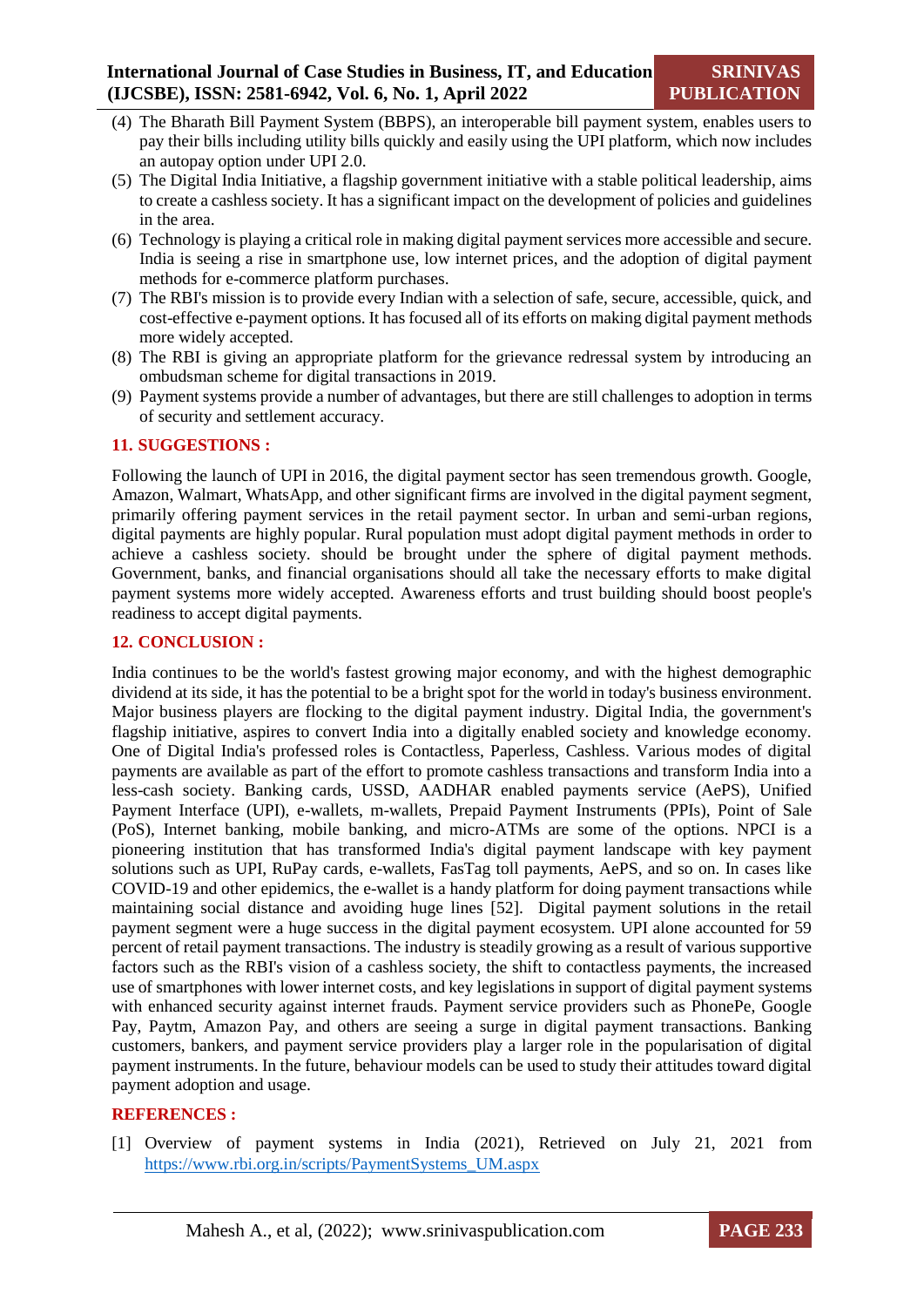- <span id="page-11-0"></span>[2] PwC India. (2020). *The Indian payments handbook – 2020–2025* (Issue December). Retrieved on August 25, 2021 from [https://www.pwc.in/assets/pdfs/consulting/financial](https://www.pwc.in/assets/pdfs/consulting/financial-services/fintech/payments-transformation/the-indian-payments-handbook-2020-2025.pdf)[services/fintech/payments-transformation/the-indian-payments-handbook-2020-2025.pdf](https://www.pwc.in/assets/pdfs/consulting/financial-services/fintech/payments-transformation/the-indian-payments-handbook-2020-2025.pdf)
- <span id="page-11-1"></span>[3] Salunkhe, H. A., & Hinge, P. N. D. P. (2019). Digital Payment System with Reference to Financial Transactions in India: An Empirical Analysis. *Adalya Journal*, *8*(7), 70-76. [Google Scholar](https://www.researchgate.net/profile/Harshal-Salunkhe/publication/335813200_Digital_Payment_System_with_Reference_to_Financial_Transactions_in_India_An_Empirical_Analysis/links/5d7ca8f24585155f1e4c4f22/Digital-Payment-System-with-Reference-to-Financial-Transactions-in-India-An-Empirical-Analysis.pdf)
- <span id="page-11-2"></span>[4] Bhide, K. (2019). Growth of Digital Payment System in India. *Think India Journal, 22*(33), 245- 251. [Google Scholar](https://thinkindiaquarterly.org/index.php/think-india/article/view/18837) $\bar{x}$
- <span id="page-11-3"></span>[5] Baskaran, S. A. (2017). Digital money - "An emerging payment system in India". *International*  Journal Of Management And Development Studies, 6(7), 26-39[. Google Scholar](https://www.ijmds.in/index.php/ijmds/article/view/295)<sup>N</sup>
- <span id="page-11-4"></span>[6] Gokila, K., & Rajini, P. (2016), Customer Preference Towards Technology Enabled Banking Self Services With Special Reference To Coimbatore City. *Asia Pacific Journal of Research, 1*(43), 63-68. [Google Scholar](https://web.archive.org/web/20180425022734id_/http:/www.apjor.com/downloads/270920169.pdf) ×
- <span id="page-11-5"></span>[7] Kazan, E., & Damsgaard, J. (2016). Towards a Market Entry Framework for Digital Payment Platforms. *Communications of the Association for Information Systems, 38*(37), 761-783. [Google](https://aisel.aisnet.org/cais/vol38/iss1/37/)  [Scholar](https://aisel.aisnet.org/cais/vol38/iss1/37/) $\lambda$
- <span id="page-11-6"></span>[8] Joshi, M. (2017). Digital Payment System: A Feat Forward of India. *Digital Payment System and Rural India* (pp. 1-9). Shendrni, Maharashtra: Research Dimension. [Google Scholar](https://papers.ssrn.com/sol3/papers.cfm?abstract_id=3043609)  $\lambda$
- <span id="page-11-7"></span>[9] Manocha, S., Kejriwal, R., & Upadhyaya, A. (2019). The impact of demonetization on digital payment transactions: a statistical study. *Proceedings of International Conference on Advancements in Computing & Management (ICACM)*, *1*(1), 229-235. [Google Scholar](https://papers.ssrn.com/sol3/papers.cfm?abstract_id=3446558)
- <span id="page-11-8"></span>[10] Sivathanu, B. (2018). Adoption of digital payment systems in the era of demonetization in India: An empirical study. *Journal of Science and Technology Policy Management, 10*(01), 143-171. [Google Scholar](https://www.emerald.com/insight/content/doi/10.1108/JSTPM-07-2017-0033/full/html) ×
- <span id="page-11-9"></span>[11] Sobti, N. (2019, April 5). Impact of demonetization on diffusion of mobile payment service in India: Antecedents of behavioral intention and adoption using extended UTAUT model. *Journal of Advances in Management Research, 16(4), 472-497. [Google Scholar](https://www.emerald.com/insight/content/doi/10.1108/jamr-09-2018-0086/full/html)*
- <span id="page-11-10"></span>[12] Pushparaj, A. K. (2021, May 16). Digital Payment System – Innovative Practices of Banks and Perception of Customers. *International Journal of Research in Engineering, Science and Management, 4(5), 1-3. [Google Scholar](http://www.journals.resaim.com/ijresm/article/view/708)* $\lambda$ <sup>7</sup>
- <span id="page-11-11"></span>[13] Devi, K., & Indoria, D. (2021). Digital Payment Service In India: A Review On Unified Payment Interface. *Int. J. of Aquatic Science*, *12*(3), 1960-1966. [Google Scholar](http://www.journal-aquaticscience.com/article_136176.html)
- [14] Mahesh, A. & Bhat, G (2021). Digital Payment Service in India A Case Study of Unified Payment Interface. *International Journal of Case Studies in Business, IT, and Education (IJCSBE)*, *5*(1), 256-265. [Google Scholar](https://web.archive.org/web/20210720201535id_/https:/srinivaspublication.com/wp-content/uploads/2021/07/19.-Digital-Payment_Fullpaper.pdf) $\lambda$
- <span id="page-11-12"></span>[15] Reserve Bank of India. (2022, Feb 09). *Certificates of Authorisation issued by the Reserve Bank of India under the Payment and Settlement Systems Act, 2007 for Setting up and Operating Payment System in India*. Retrieved from Publications: <https://www.rbi.org.in/Scripts/PublicationsView.aspx?id=12043>
- <span id="page-11-13"></span>[16] NPCI. (n.d.). *AePS Product Overview*. Retrieved on Jan 21, 2022 from <https://www.npci.org.in/what-we-do/aeps/product-overview>
- <span id="page-11-14"></span>[17] RuPay. (n.d.). *Securing a dream of cashless India*. Retrieved on Jan 21, 2022 from <https://www.rupay.co.in/about-us>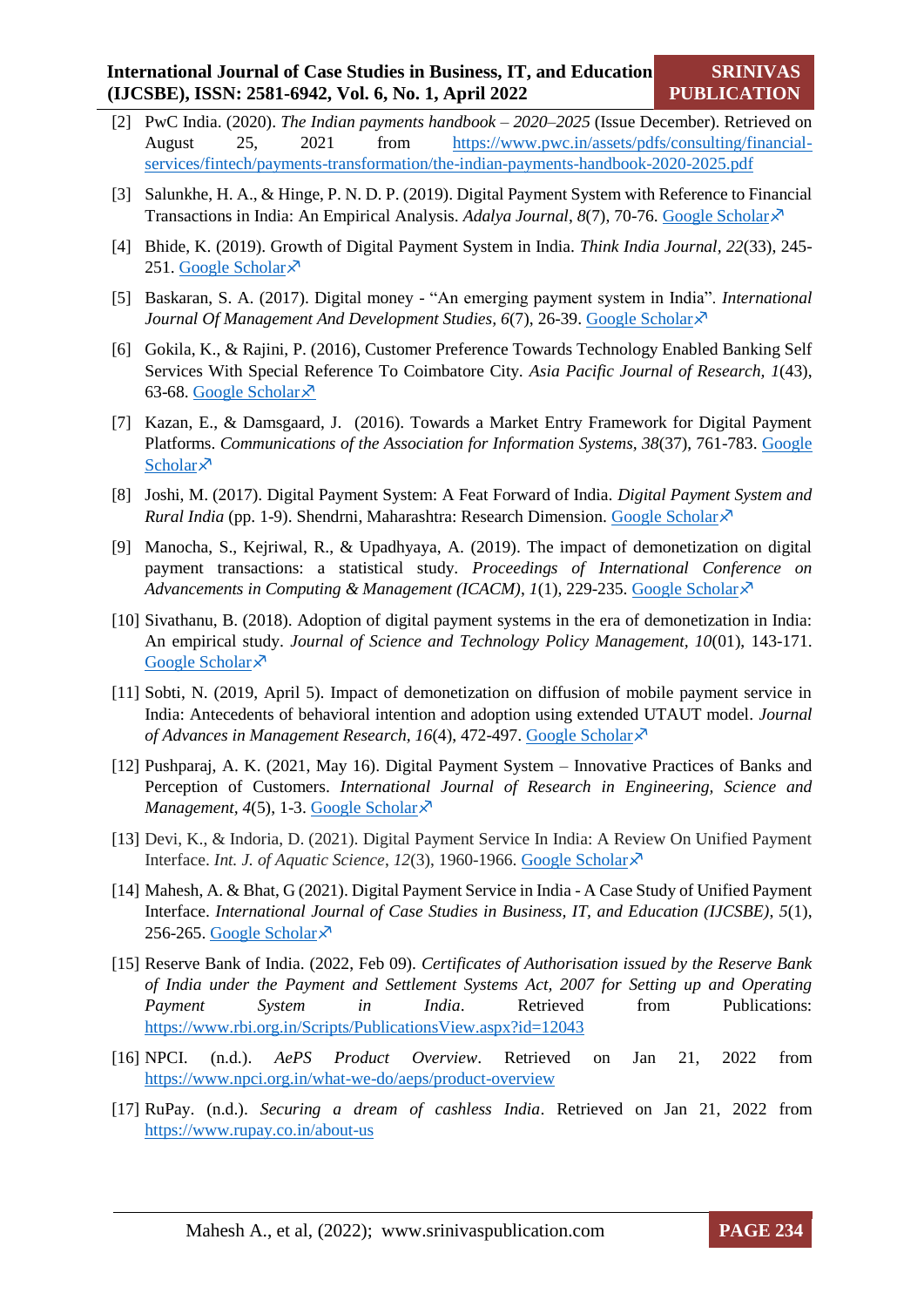- [18] Kaur, J., Kaur, S., Syan, A. S., & Sharma, R. R. (2021). Factors Influencing the Adoption of Payment Banks in India Using an Extended TAM. *Asia-Pacific Journal of Management Research and Innovation, 16*(4), 309–321[. Google Scholar](https://journals.sagepub.com/doi/abs/10.1177/2319510X211013598)
- <span id="page-12-0"></span>[19] Rastogi, S., Sharma, A., Panse, C., & Bhimavarapu, V. M. (2021, June). Unified Payment Interface (UPI): A Digital Innovation and Its Impact on Financial Inclusion and Economic Development. *Universal Journal of Accounting and Finance, 9(3), 518-530. [Google Scholar](https://www.researchgate.net/profile/Venkata-Bhimavarapu/publication/353016519_Unified_Payment_Interface_UPI_A_Digital_Innovation_and_Its_Impact_on_Financial_Inclusion_and_Economic_Development/links/60e454fea6fdccb7450ba296/Unified-Payment-Interface-UPI-A-Digital-Innovation-and-Its-Impact-on-Financial-Inclusion-and-Economic-Development.pdf)*  $\lambda$
- <span id="page-12-1"></span>[20] pwc. (2017). *Bharat QR - Towards universalisation of digital payments.* Retrieved from Payments Newsletter: Retrieved on March 2, 2022 from [https://www.pwc.in/assets/pdfs/consulting/financial-services/fintech/point-of-view/pov](https://www.pwc.in/assets/pdfs/consulting/financial-services/fintech/point-of-view/pov-downloads/payments-newsletter-bharat-qr-towards-universalization-of-digital-payments.pdf)[downloads/payments-newsletter-bharat-qr-towards-universalization-of-digital-payments.pdf](https://www.pwc.in/assets/pdfs/consulting/financial-services/fintech/point-of-view/pov-downloads/payments-newsletter-bharat-qr-towards-universalization-of-digital-payments.pdf)
- <span id="page-12-2"></span>[21] Singhal, R. (2021). Impact and importance of digital payment in india. *International journal of multidisciplinary educational research,*  $10(2(3))$ *, 100-104.* [Google Scholar](https://www.researchgate.net/profile/Rashi-Singhal/publication/352400258_INTERNATIONALJOURNALOF_MULTIDISCIPLINARYEDUCATIONALRESEARCH_IMPACT_AND_IMPORTANCE_OF_DIGITAL_PAYMENT_IN_INDIA/links/60c85e9292851c8e6395f657/INTERNATIONALJOURNALOF-MULTIDISCIPLINARYEDUCATIONALRESEARCH-IMPACT-AND-IMPORTANCE-OF-DIGITAL-PAYMENT-IN-INDIA.pdf) $\times$ <sup>7</sup>
- <span id="page-12-3"></span>[22] NPCI. (n.d.). *Fastforward Payments*. Retrieved on February 3, 2022 from [https://www.npci.org.in/newsletter/August\\_Month/moment-of-month.html](https://www.npci.org.in/newsletter/August_Month/moment-of-month.html)
- <span id="page-12-4"></span>[23] Reserve Bank of India. (2019). *Ombudsman Scheme for Digital Transactions, 2019.* Retrieved on February 3, 2022 fro[m https://rbidocs.rbi.org.in/rdocs/Content/PDFs/OSDT31012019.pdf](https://rbidocs.rbi.org.in/rdocs/Content/PDFs/OSDT31012019.pdf)
- <span id="page-12-5"></span>[24] NPCI. (2021). *NETC FasTag.* Retrieved on February 3, 2022 from [https://www.npci.org.in/PDF/npci/press-releases/2021/NPCI-Press-Release-Brookfield-Mall-](https://www.npci.org.in/PDF/npci/press-releases/2021/NPCI-Press-Release-Brookfield-Mall-Contactless-and-Ready-to-Delight-Customer-with-NETC-FASTag.pdf)[Contactless-and-Ready-to-Delight-Customer-with-NETC-FASTag.pdf](https://www.npci.org.in/PDF/npci/press-releases/2021/NPCI-Press-Release-Brookfield-Mall-Contactless-and-Ready-to-Delight-Customer-with-NETC-FASTag.pdf)
- <span id="page-12-6"></span>[25] pwc. (2020). *The remarkable rise of UPI in 2020.* Retrieved on February 3, 2022 from [https://www.pwc.in/assets/pdfs/consulting/financial-services/fintech/point-of-view/pov](https://www.pwc.in/assets/pdfs/consulting/financial-services/fintech/point-of-view/pov-downloads/the-remarkable-rise-of-upi-in-2020.pdf)[downloads/the-remarkable-rise-of-upi-in-2020.pdf](https://www.pwc.in/assets/pdfs/consulting/financial-services/fintech/point-of-view/pov-downloads/the-remarkable-rise-of-upi-in-2020.pdf)
- <span id="page-12-7"></span>[26] Aithal, P. S. (2016). Study on ABCD analysis technique for business models, business strategies, operating concepts & business systems. *International Journal in Management and Social Science*,  $4(1)$ , 95-115. [Google Scholar](https://papers.ssrn.com/sol3/papers.cfm?abstract_id=2779232) $\chi$ <sup>3</sup>
- [27] Md. Mahabub Alam . (2017). Valuation of Jamuna Bank Limited. Retreived on February 22, 2022 from [Valuation\\_of\\_Jamuna\\_Bank\\_Ltd.-with-cover-page-v2.pdf \(d1wqtxts1xzle7.cloudfront.net\)](https://d1wqtxts1xzle7.cloudfront.net/55415324/Valuation_of_Jamuna_Bank_Ltd.-with-cover-page-v2.pdf?Expires=1648538022&Signature=FCp6K5rhLJFNDCgw6MGq9Z9kCgqyokFUMBkSLv4nswrU7Qpu0oirsJFFKsPanw4UpjECphyehx1NhQPn8JGVgIDSqpZJH-8z7iK~NgY8H4MZWaSqthImnNgyvQY3Lkj655yReiHObiSmtTJnJVnZ8sK7T8WIiRSfFKMyv~ZYTubFEdtYOQ5poM7EHLg3azM-Bnglj3NT3005Ru0wTyWNM~KEDys8rGuRyisM49KPlmuuX80dVz3Us76VBTVFD9jkhOw~3wvaOM2n~R6IChkDyQpetu203aph0pNcDgkmqh09w8oKUaCBy7Lv3TOcthzYsyfL1oxAcXNI1CflxQXcIQ__&Key-Pair-Id=APKAJLOHF5GGSLRBV4ZA)
- <span id="page-12-8"></span>[28] Kampanje, B (2014). PESTEL analysis of Malawi's non-life insurance industry. *African Journal of Economic and Management Studies, 5(1), 1-7. [Google Scholar](https://www.emerald.com/insight/content/doi/10.1108/AJEMS-01-2013-0002/full/html)*  $\lambda$
- <span id="page-12-9"></span>[29] Dinçer, H., & Pınarbaşı, F. (2020). PESTEL Analysis-Based Evaluation of Marketing Strategies in the European Banking Sector: An Application With IT2 Fuzzy DEMATEL. *In I. Global, Handbook of Research on Decision-Making Techniques in Financial Marketing, 1*(1), 429-469. IGI Global [Google Scholar](https://www.igi-global.com/chapter/pestel-analysis-based-evaluation-of-marketing-strategies-in-the-european-banking-sector/241711) $\lambda$
- <span id="page-12-10"></span>[30] *Switzerland PESTEL Analysis*. (2021). Retrieved on February 27, 2022 from Passing grades: <https://pasinggrades.com/single/Switzerland-PESTEL-Analysis>
- <span id="page-12-11"></span>[31] Faccia, A., & Cavaliere, L. (2021). Online Banking in Italy. "Widiba Bank" Case Study, PESTLE and DEA Analysis. *Financial Markets, Institutions and Risks, 5*(1), 87-97. [Google Scholar](https://essuir.sumdu.edu.ua/handle/123456789/83980)
- <span id="page-12-12"></span>[32] Pu, R., Teresiene, D., Pieczulis, I., Kong, J., & Yue, X. G. (2021). The Interaction between Banking Sector and Financial Technology Companies: Qualitative Assessment—A Case of Lithuania. *Risks*,  $9(1)$ , 1-21. [Google Scholar](https://www.mdpi.com/2227-9091/9/1/21) $\chi^2$
- <span id="page-12-13"></span>[33] Satutikirono, R., & Sunitiyoso, Y. (2021). Applying Scenario Planning in the Future of Bank Oranye. *Journal of International Conference Proceedings (JICP), 4*(3), 81-94. [Google Scholar](http://www.ejournal.aibpm.org/index.php/JICP/article/view/1301)

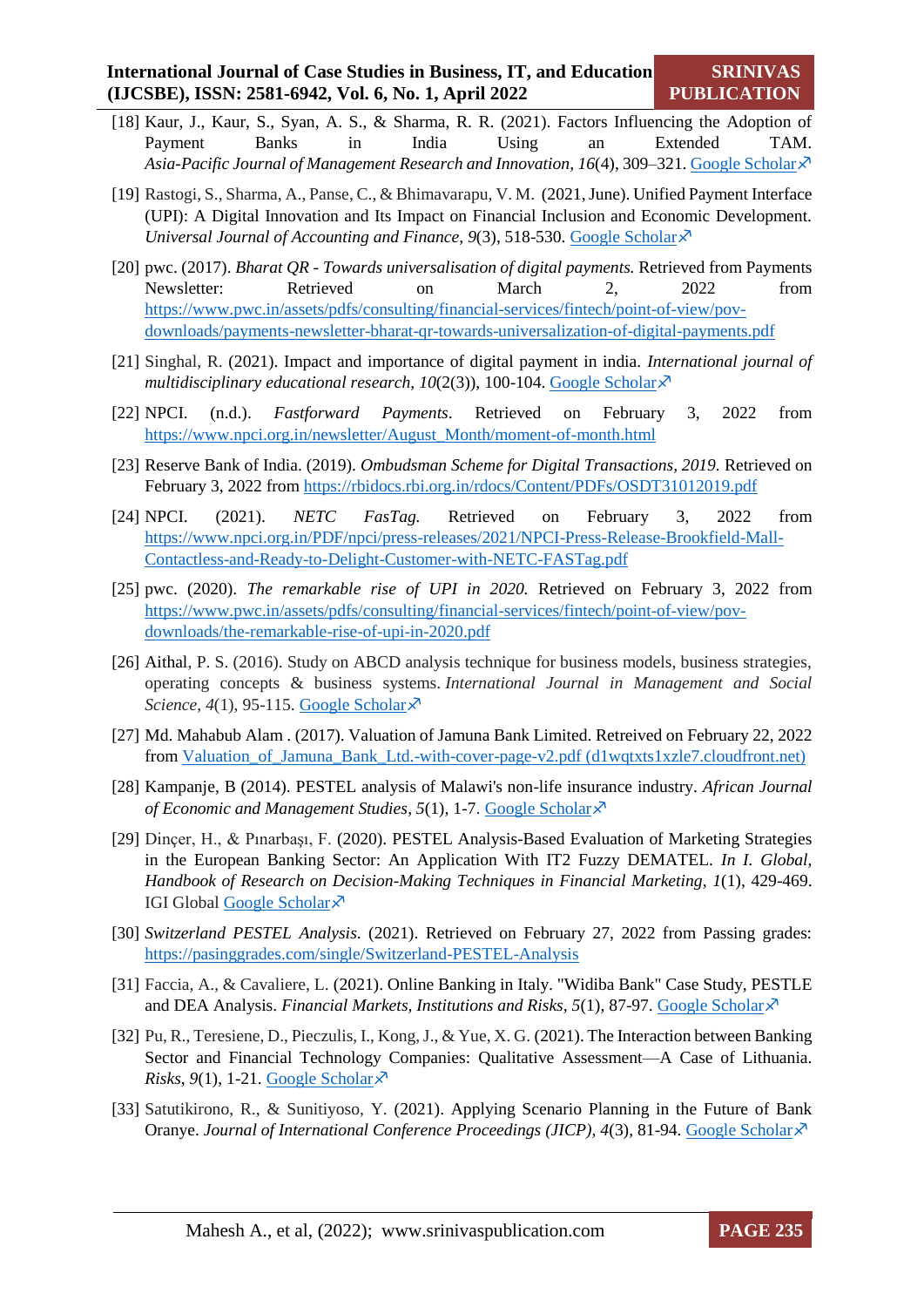- <span id="page-13-0"></span>[34] Song, J., Sun, Y., & Jin, L. (2017). PESTEL analysis of the development of the waste-to-energy incineration industry in China. *Renewable and Sustainable Energy Reviews, 80*(1), 276-289. [Google Scholar](https://www.sciencedirect.com/science/article/abs/pii/S1364032117307037) ×
- <span id="page-13-1"></span>[35] Koekemoer, J (2019). The future of banking in South Africa towards 2055: disruptive innovation scenarios*. Faculty of Business and Economic Sciences, 1(1)* 1-352. [Google Scholar](http://vital.seals.ac.za:8080/vital/access/manager/Repository/vital:36184?site_name=GlobalView)
- <span id="page-13-2"></span>[36] Mkude, C. G., & Wimmer, M. A. (2015). Studying Interdependencies of E-government Challenges in Tanzania along a Pestel Analysis. *Twenty-Third European Conference on Information Systems (ECIS)*,  $I(1)$ , 1-15. [Google Scholar](https://web.archive.org/web/20200324124405id_/https:/aisel.aisnet.org/cgi/viewcontent.cgi?article=1134&context=ecis2015_cr) $\lambda$ <sup>7</sup>
- <span id="page-13-3"></span>[37] Aithal, P. S. (2017). Industry Analysis–The First Step in Business Management Scholarly Research. *International Journal of Case Studies in Business, IT and Education (IJCSBE)*, *1*(1), 1- 13. [Google Scholar](https://papers.ssrn.com/sol3/papers.cfm?abstract_id=2988412) $\times$
- [38] Grønseth, Bjørn Ove & Madsen, Dag Øivind. (2022). PESTEL Analysis. In D. Buhalis, *Encyclopedia of Tourism Management and Marketing* Retrieved on February 26, 2022 from [PESTEL Analysis : Encyclopedia of Tourism Management and Marketing \(elgaronline.com\)](https://www.elgaronline.com/view/nlm-book/9781800377479/b-9781800377486.pestel.analysis.xml)
- <span id="page-13-4"></span>[39] Ahmad Arshad, Darwina and Ahmad, Hartini and Mustapa, Azrain Nasyrah and Mohtar, & Shahimi. (2012). Srategic change and transformation: A case study at Malaysian Banking Berhad (Maybank). Retrieved on February 26, 2022 from [Srategic change and transformation: A case](https://repo.uum.edu.my/id/eprint/7286/)  [study at Malaysian Banking Berhad \(Maybank\) -](https://repo.uum.edu.my/id/eprint/7286/) UUM Repository
- <span id="page-13-5"></span>[40] Goriparthi, R. K., & Tiwari, P. (2017, Jan). Demonetization in India an Era for Digital Payments. *Splint International Journal of Professionals: A Quarterly Peer Reviewed Multi-Disciplinary International Journal*, 4(1), 40-48. [Google Scholar](https://www.proquest.com/docview/1906048469?pq-origsite=gscholar&fromopenview=true) ×<sup>7</sup>
- <span id="page-13-6"></span>[41] World Bank. (2020). *GDP per capita growth (annual %)*. Retrieved on February 27, 2022 from <https://data.worldbank.org/indicator/NY.GDP.PCAP.KD.ZG>
- <span id="page-13-7"></span>[42] Mützel, S. (2021). Unlocking the payment experience: Future imaginaries in the case of digital payments. *New Media & Society, 23(2), 284-301.* [Google Scholar](https://journals.sagepub.com/doi/abs/10.1177/1461444820929317)  $\lambda$ <sup>7</sup>
- <span id="page-13-8"></span>[43] Hariharan, S. (2020). *At \$0.09/GB, India's data plans cheapest*. Retrieved February 12, 2022, from The Times of India: [https://timesofindia.indiatimes.com/business/india-business/at-0-09/gb](https://timesofindia.indiatimes.com/business/india-business/at-0-09/gb-indias-data-plans-cheapest/articleshow/77728709.cms)[indias-data-plans-cheapest/articleshow/77728709.cms](https://timesofindia.indiatimes.com/business/india-business/at-0-09/gb-indias-data-plans-cheapest/articleshow/77728709.cms)
- <span id="page-13-9"></span>[44] ETBarndEquity. (2019). *ETBrandEquity.com*. Retrieved on February 28, 2022 from [https://brandequity.economictimes.indiatimes.com/news/digital/88-of-indian-consumers-use](https://brandequity.economictimes.indiatimes.com/news/digital/88-of-indian-consumers-use-mobile-devices-to-make-purchases-or-pay-online-paypal-report/72182209)[mobile-devices-to-make-purchases-or-pay-online-paypal-report/72182209](https://brandequity.economictimes.indiatimes.com/news/digital/88-of-indian-consumers-use-mobile-devices-to-make-purchases-or-pay-online-paypal-report/72182209)
- <span id="page-13-10"></span>[45] Kolay, M. K. (2021). Sailing the Ship of Digital India through the Storm of COVID-19. *Saudi Journal of Business and Management Studies, 6(5), 152-161. [Google Scholar](https://saudijournals.com/media/articles/SJBMS_65_152-161_FT.pdf)*  $\lambda$ <sup>7</sup>
- <span id="page-13-11"></span>[46] Darma, G. S., & Noviana, I. P. T. (2020). Exploring Digital Marketing Strategies during the New Normal Era in Enhancing the Use of Digital Payment. *Jurnal Mantik, 4*(3), 2257-2262. [Google](https://iocscience.org/ejournal/index.php/mantik/article/view/1084)  [Scholar](https://iocscience.org/ejournal/index.php/mantik/article/view/1084) $\times$
- <span id="page-13-12"></span>[47] Rama Bijapurkar, Rajesh Shukla, Praveena Rai, & Vikas Sachdeva. (2020). *Digital Payments Adoption in India, 2020.* Mumbai: National Payment Corporation of India. Retrieved on February 28, 2022 from [https://www.npci.org.in/PDF/npci/knowledge-center/Digital-Payment-Adoption](https://www.npci.org.in/PDF/npci/knowledge-center/Digital-Payment-Adoption-in-India-2020.pdf)[in-India-2020.pdf](https://www.npci.org.in/PDF/npci/knowledge-center/Digital-Payment-Adoption-in-India-2020.pdf)
- <span id="page-13-13"></span>[48] Reserve Bank of India. (2019). *Ombudsman Scheme for Digital Transactions, 2019.* Retrieved on February 28, 2022 from<https://rbidocs.rbi.org.in/rdocs/Content/PDFs/OSDT31012019.pdf>